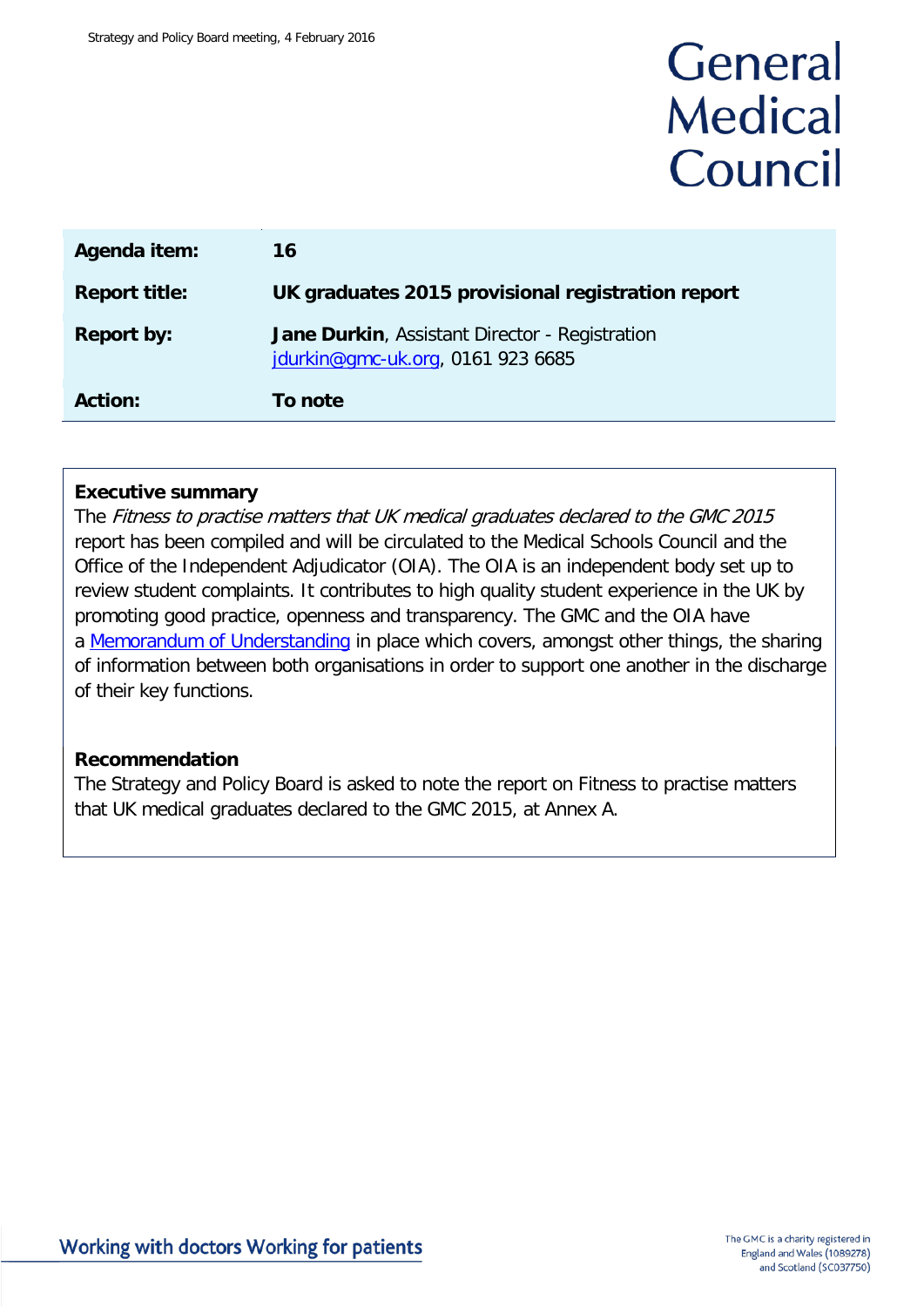#### **Issue**

- **1** The UK Applications Team is responsible for granting provisional registration to UK medical school graduates provided that their fitness to practise is not impaired. Holding provisional registration allows graduates to undertake their Foundation Year 1 training posts.
- **2** As part of the application for provisional registration, UK graduates are asked to complete a declaration of fitness to practise.
- **3** The Fitness to practise matters that UK medical graduates declared to the GMC 2015 report, at Annex A, contains information and statistics on the fitness to practise declarations made in 2015. It includes details of how we dealt with those applications where a positive declaration was made.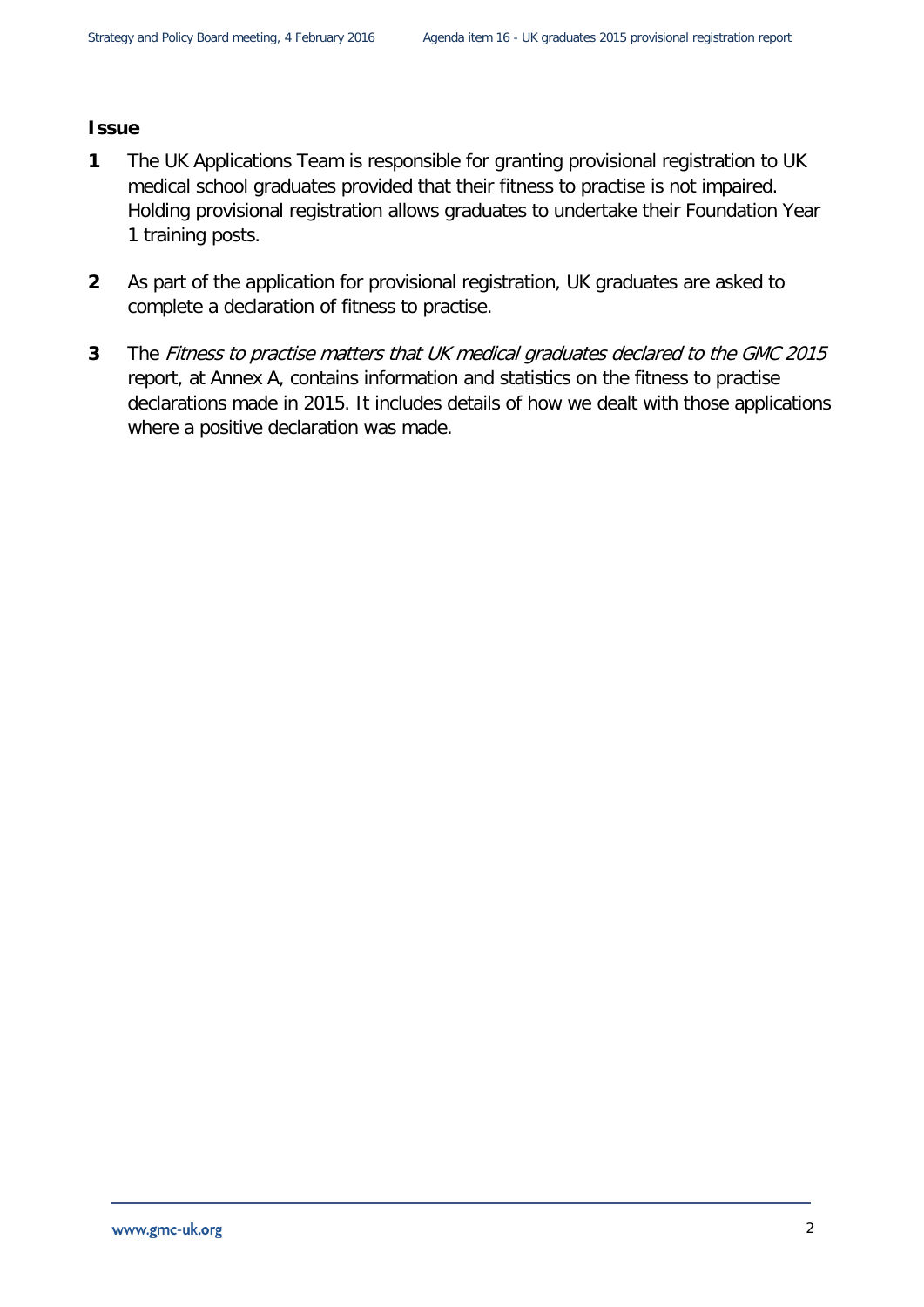#### **16 – UK Graduates 2015 provisional registration report**



**16 – Annex A**

#### **Fitness to practise matters that UK medical graduates declared to the GMC**

Working with doctors Working for patients

The GMC is a charity registered in England and Wales (1089278) and Scotland (SC037750)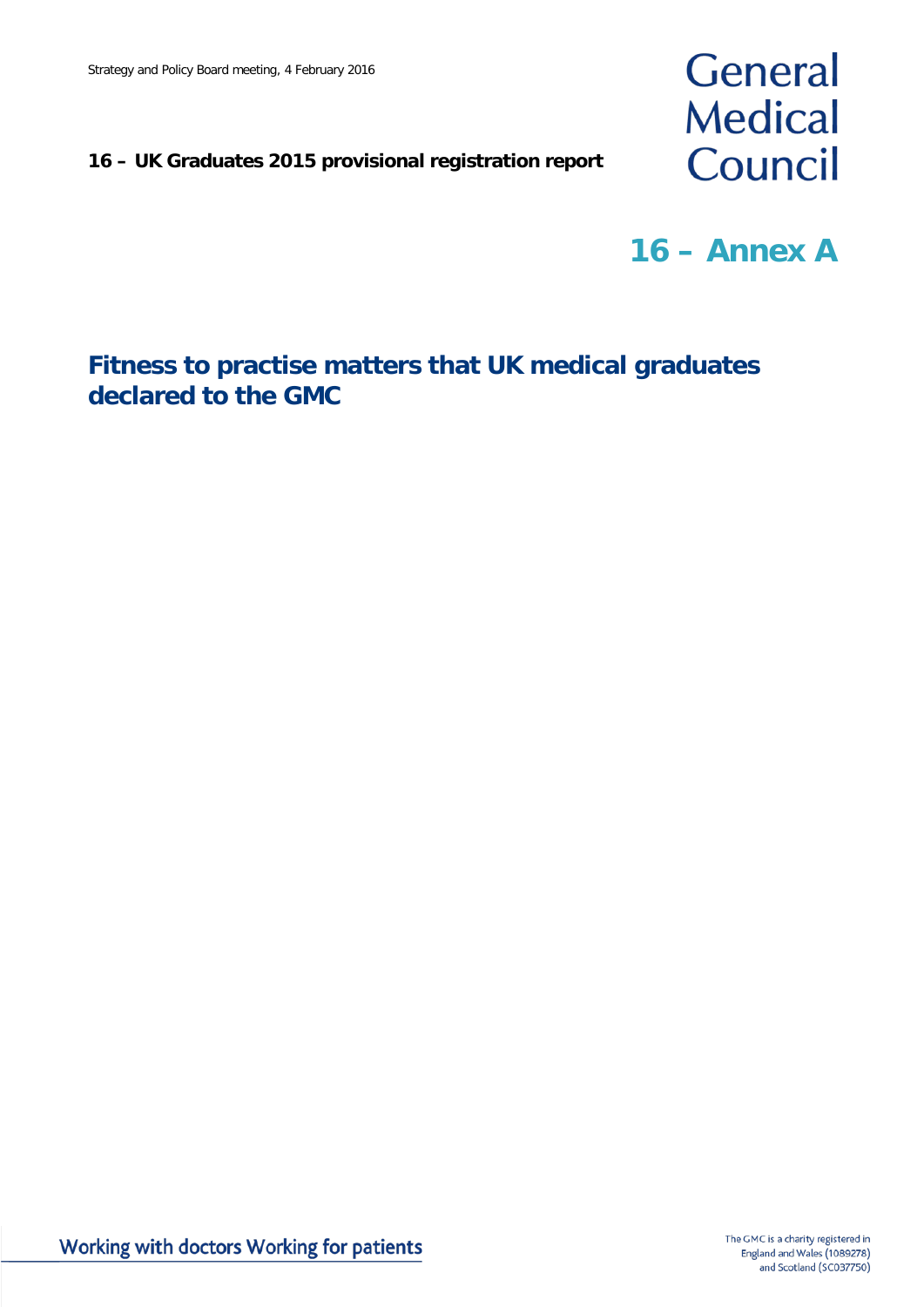# **General Medical** Council

# Fitness to practise matters that UK medical graduates declared to the GMC **2015**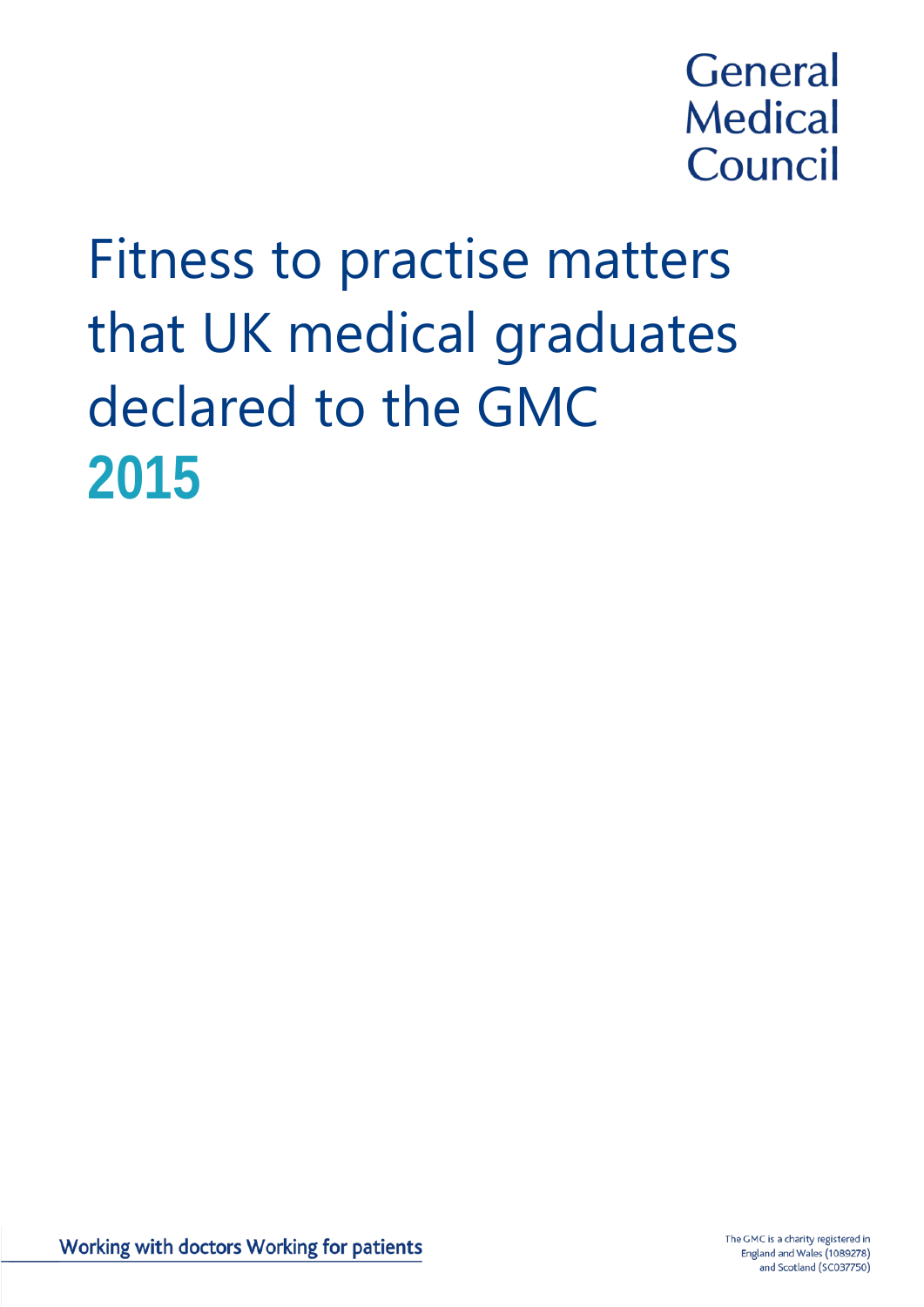# <span id="page-4-0"></span>**Introduction**

**This is our seventh annual report on matters that UK medical graduates declare to the General Medical Council when they apply for provisional registration for the first time.** 

#### <span id="page-4-1"></span>**Our obligation**

We must only register medical graduates who are fit to practise. If we identify that a graduate's fitness to practise is impaired, we have a responsibility to refuse registration until they can demonstrate remediation.

Medical schools must only graduate medical students who they deem fit to practise and who have met our published *Outcomes for graduates*. Our decision on whether to register a UK medical graduate is independent from this.

#### <span id="page-4-2"></span>**Sharing this report**

This report will be shared with the Medical Schools Council and the Office of the Independent Adjudicator. This report is not confidential.

#### <span id="page-4-3"></span>**Further information**

If you would like more information about this report, please get in touch.

| Emma Reuben           | <b>UK Applications Manager</b>           | Tel: 0161 923 6384 | ereuben@gmc-uk.org |
|-----------------------|------------------------------------------|--------------------|--------------------|
| <b>Richard Amison</b> | <b>Head of Registration Applications</b> | Tel: 0161 923 6609 | ramison@gmc-uk.org |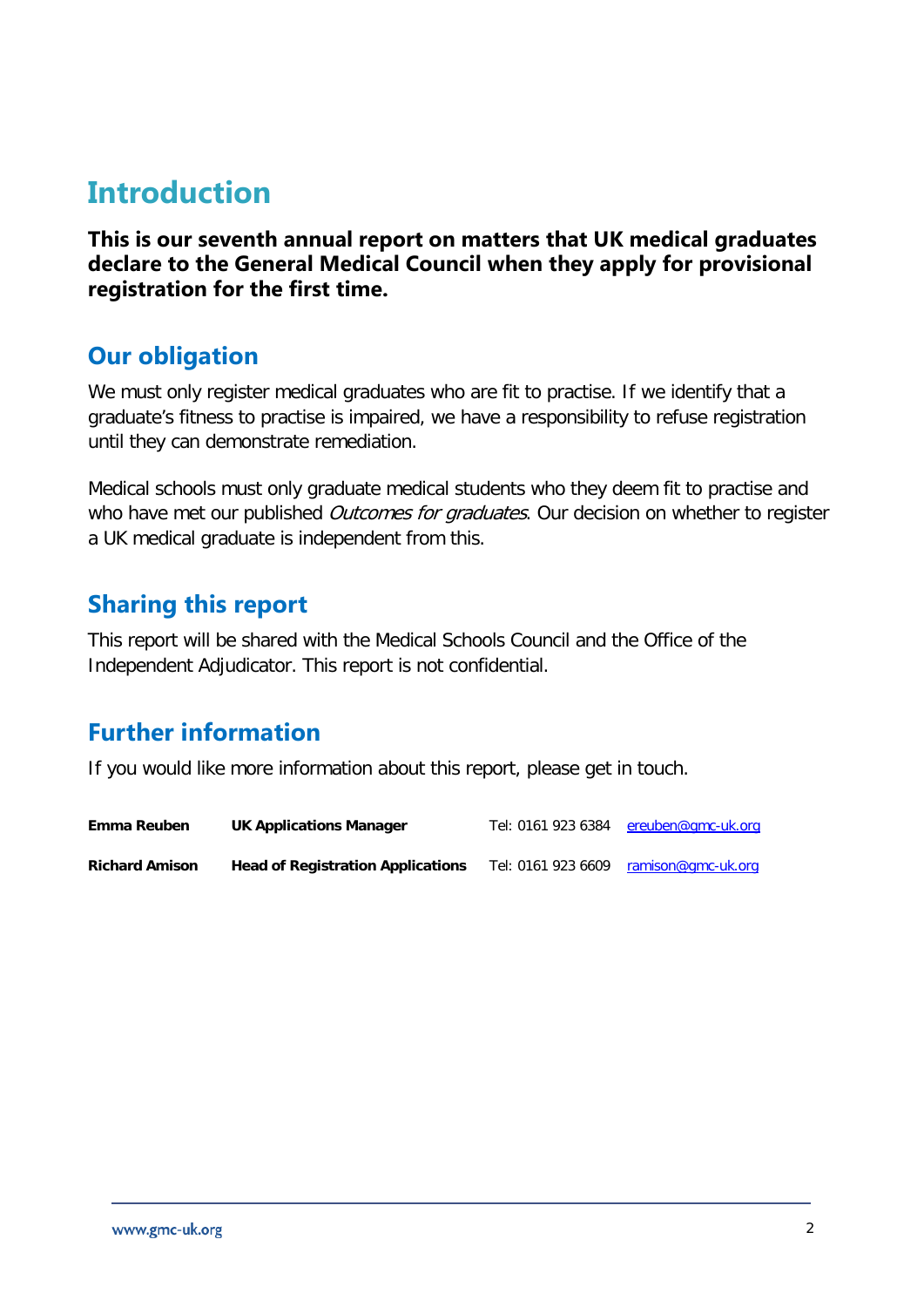## **Contents**

| A reduction in late applications from those with serious and/or complex fitness to          |
|---------------------------------------------------------------------------------------------|
| Working with medical schools to open and conclude our investigations earlier  5             |
|                                                                                             |
|                                                                                             |
| Dealing proportionately with low risk criminality and offences over five years old 7        |
|                                                                                             |
| An increase in the number of fitness to practise issues declared and investigations into    |
|                                                                                             |
| A significant increase in health declarations, and in particular physical health issues  10 |
|                                                                                             |
|                                                                                             |
|                                                                                             |
|                                                                                             |
| An increase in the proportion of females represented in the investigation process 16        |
|                                                                                             |
|                                                                                             |
|                                                                                             |
|                                                                                             |
|                                                                                             |
| Those who we've refused registration have had a wide range of issues  24                    |
|                                                                                             |
|                                                                                             |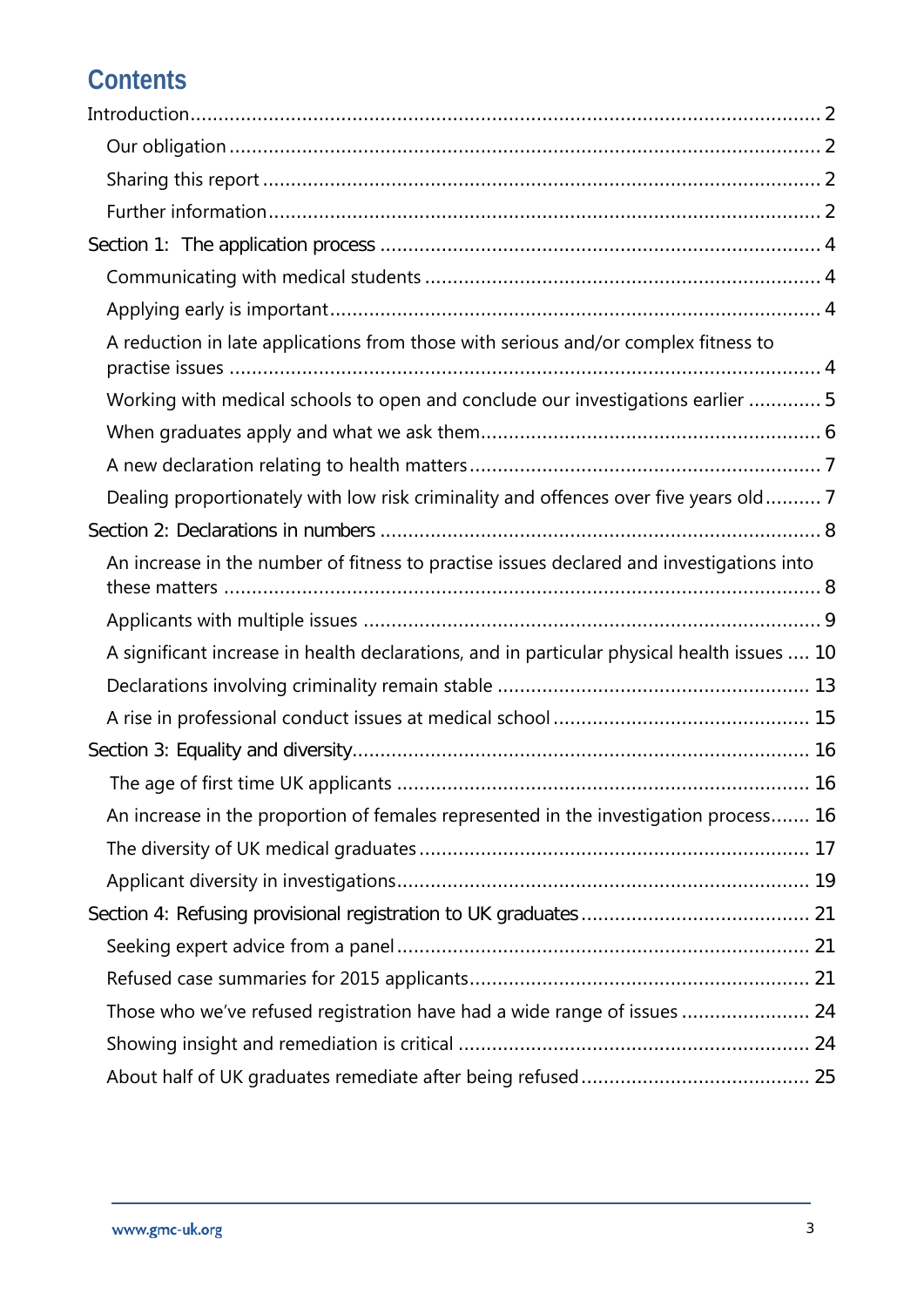# <span id="page-6-0"></span>**Section 1: The application process**

#### <span id="page-6-1"></span>**Communicating with medical students**

Each year we visit every UK medical school to undertake an event for final year medical students. At these events, we confirm identity details, provide an overview of the registration process and emphasise the importance of early disclosure of any fitness to practise issues.

Our aim is to communicate a clear message so that a student, who may have a fitness to practise issue, past or present, knows they must apply well in advance of their foundation year 1 (F1) start date, and as soon as the online application process opens. An early declaration gives us ample time to carry out our investigations and reach our decision.

#### <span id="page-6-2"></span>**Applying early is important**

The provisional registration application process for UK students and graduates opened in the final week of April 2015. We contacted all final year medical students by email with instructions on how to apply for registration. We also asked medical schools to follow up our communication by emailing their students. As a result, 99% of those needing to apply for provisional registration had done so by the end of June 2015, up from 95% in 2014.

Alongside our email instructions, we also sent a text message alert to students to advise them that the application process had opened. This appears to have had a positive impact on the number of early applications we received. Within a week of the application process opening, we had received applications from 35% of those needing to apply for provisional registration, up from 24% in 2014.

The number of applicants leaving it as late as July to apply for provisional registration fell from 358 in 2014 to 91 in 2015, despite the overall number of applicants remaining very similar across both years. This reflects positively on the work we have done to improve our communication with students about the application process. We continue to engage with key partners at medical and foundation schools about the registration process.

#### <span id="page-6-3"></span>**A reduction in late applications from those with serious and/or complex fitness to practise issues**

Late applications from those with serious fitness practise issues can have an impact on whether they will obtain registration in time to start F1. Not only does this impact on the applicants themselves but also their employer and foundation school.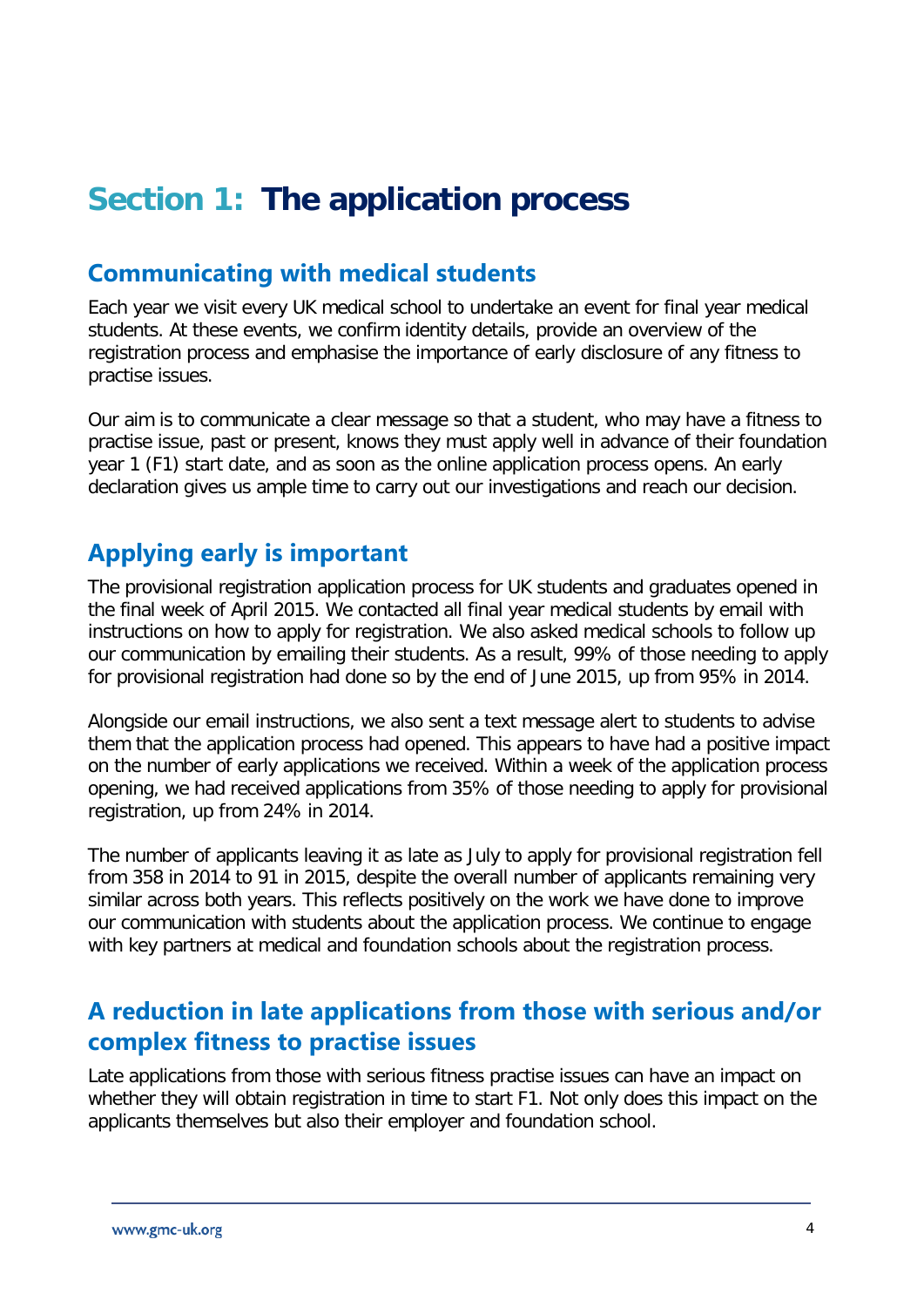This year we saw an overall reduction in later applications from those who had more serious/complex fitness to practise issues requiring further investigation. By the end of May 2015, 82% of those with fitness to practise issues requiring further investigation had applied, compared to 60% in 2014. Just four applicants referred for further investigation applied in July this year, compared to 15 applicants in 2014. As we discussed earlier, our text message alerts appear to have prompted many more students to apply early this year, including those with fitness to practise issues.

#### <span id="page-7-0"></span>**Working with medical schools to open and conclude our investigations earlier**

Our Registration Investigation team's provisional registration scheme also appears to have prompted early applications from those with more serious/complex fitness to practise issues. The scheme was piloted for the first time this year, with four medical schools taking part.

Medical schools shared information about students with concerns relating to their fitness to practise well in advance of the application process opening at the end of April. We reviewed this information and invited students with more serious and/or complex fitness to practise issues to apply for registration early.

Medical schools told us about 57 students with fitness to practise concerns. After assessing information relating to the concerns, we invited 35 students to make an application for registration in early April 2015. Of the 32 students who went on to make an application, 84% had applied by the end of May 2015.

Applications received early as part of the pilot scheme reached conclusion earlier than applications not in the scheme that needed investigating. This was due to the availability of information at an earlier stage in the year. By the end of June, 70% of applications included in the pilot scheme had concluded compared to just over half of applications not in the scheme that needed investigating.

We have recently written to all UK medical schools to invite them to take part in the scheme in future. We hope the scheme will make the application process for those with serious/complex fitness to practise issues more straightforward, and enable us to return decisions in relation to the registration of these students as far in advance of the F1 start date as possible.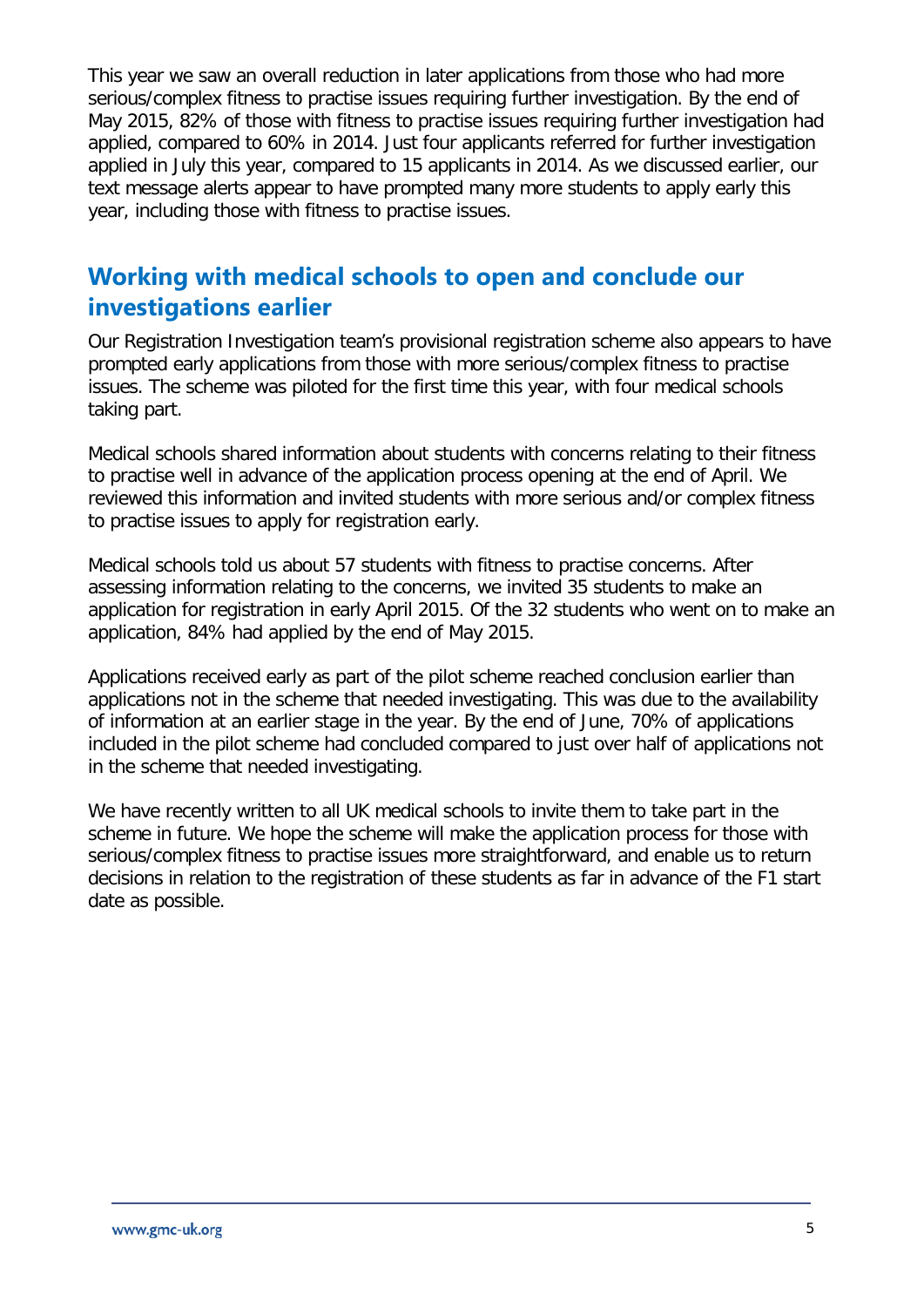#### <span id="page-8-0"></span>**When graduates apply and what we ask them**

We invite UK graduates to apply for provisional registration up to three months before they start their F1 posts. As part of the application process, they complete two declarations – one relating to their health and the other relating to their character and conduct. This is the first year that we have included a separate declaration relating to health. Our character declaration questions are set out in Annex A, and our health declaration questions, along with our guidance for applicants answering them in Annex B.

This year we received 7522 applications for provisional registration from UK graduates. Of those applications, 884 included one or more fitness to practise issues<sup>[1](#page-8-1)</sup> that needed assessment. This represents just under 12% of applications received, which is an increase on previous years; please see section 2 for further details.

Of the 7522 applications for provisional registration we received, 7417 were granted registration. Some applicants may have withdrawn their application as they did not want to proceed or because they were ineligible. For example, they may have failed final exams or may have chosen to take time out before starting F1. There were six applicants from this year's cohort who were refused registration; further details about these cases can be found in [Section 4.](#page-23-0)

Our processes for assessing fitness to practise issues declared by UK students and graduates are set out in the diagram below:



<span id="page-8-1"></span><sup>1</sup> These issues include those declared by applicants on their online application form as well as those that subsequently came to our attention from other sources or were declared by applicants later in the application process.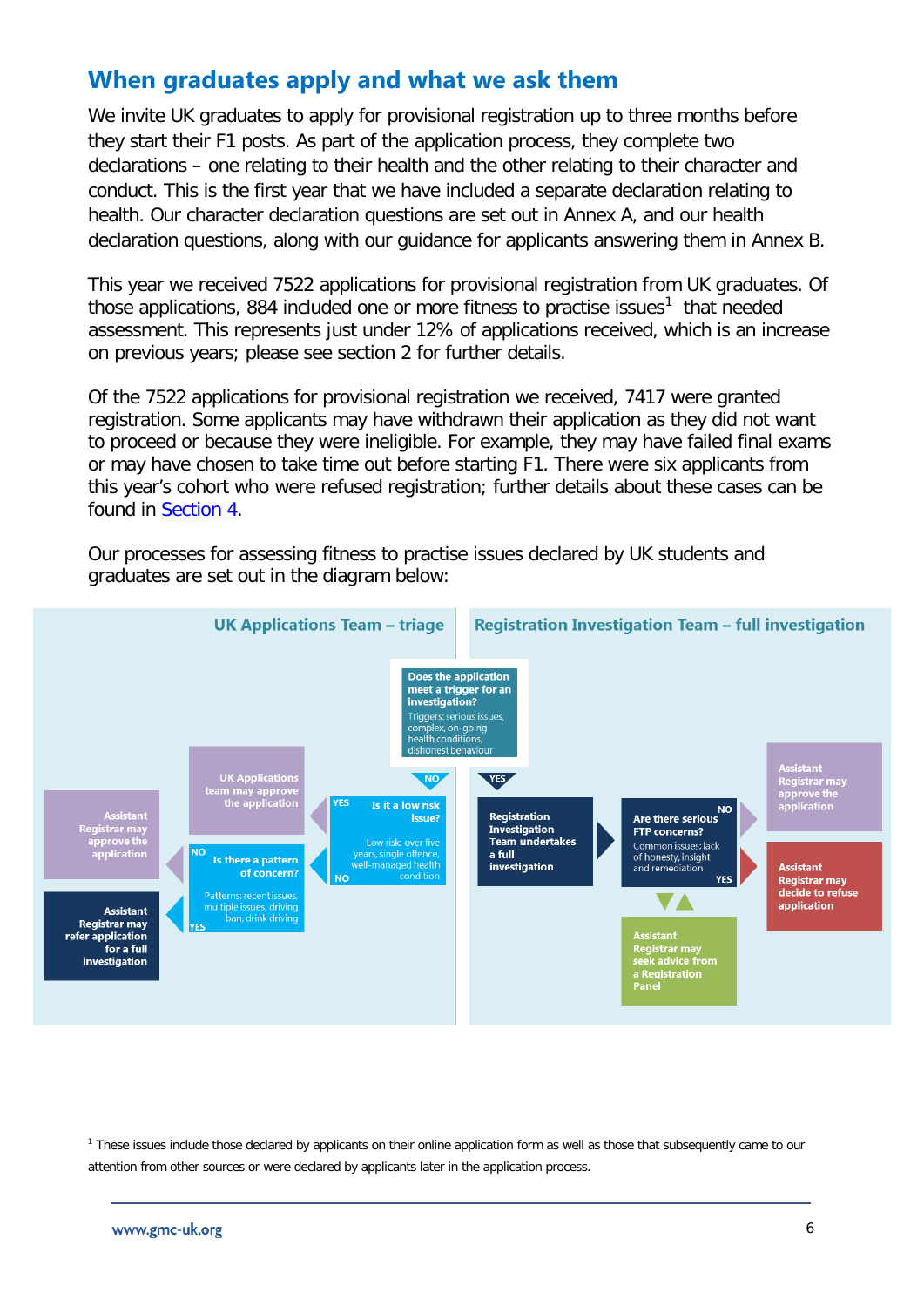#### <span id="page-9-0"></span>**A new declaration relating to health matters**

Last year we introduced new guidance for applicants about declaring health matters. The introduction of this guidance, the latest version of which is set out in Annex B, coincided with a sharp increase in the number of health issues declared to us.

This year we introduced a new health declaration to sit alongside the guidance. The declaration, which is also set out in Annex B, comprises five separate questions about health matters. The new declaration replaces a single broad question relating to health, and aims to make applicants think carefully about the range of health matters that might affect their practice.

This year we saw another significant increase in the number of health issues declared, in particular physical health issues – see  $Section 2$  for further details. Just under 8% of this year's applicants told us about one or more health issues on their application. In the new health declaration we ask applicants to declare conditions that interrupted their studies or that resulted in them changing one or more aspects of their medical training or practice in order to continue their training. Applicants in previous years may not have considered these factors.

A large number of applicants with health issues had their provisional registration approved without the need for further investigation (such as ongoing, well managed conditions). Of the 616 applications containing one or more health issues, around 60% were approved without the need for further investigation.

We will be reviewing the guidance we provide to applicants about declaring health issues ahead of next year's application process, with the aim of ensuring that students only declare matters that could have an impact on their ability to practise safely with patients.

#### <span id="page-9-1"></span>**Dealing proportionately with low risk criminality and offences over five years old**

In 2014, we introduced new guidance enabling GMC staff to review declarations about a range of minor<sup>[2](#page-9-2)</sup> offences that on their own would never meet the threshold for impairment (such as offences over five years old or single non-violent criminal offences) and close them without the need for an investigation.

This year we continued to review the vast majority of single non-violent criminal offences at an early stage in the application process, without opening an investigation. A total of 1[3](#page-9-3)8 applicants declared a single offence<sup>3</sup> on their application and no other issues. 119 of these cases were closed without further referral or investigation. Of the remaining 19 cases, 12 were considered at an early stage by an Assistant Registrar once the applicant had provided some further information. These cases tended to involve a more serious

<span id="page-9-2"></span><sup>2</sup> Non-violent isolated offences

<span id="page-9-3"></span><sup>3</sup> Including convictions, cautions, fixed penalty notices and penalty notices for disorder (and their juvenile equivalents)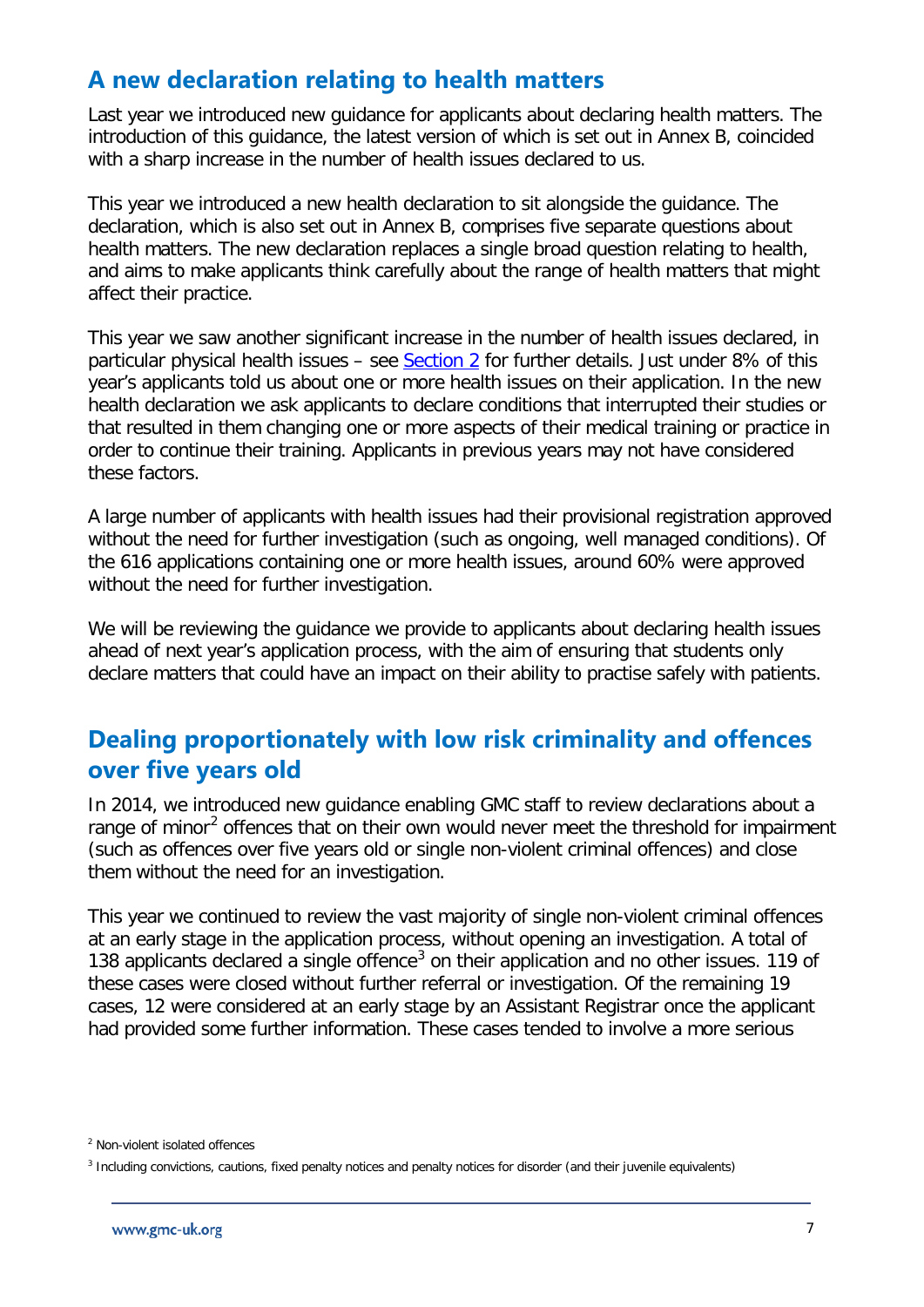outcome such as a driving ban, or an aggravating factor such as dishonesty, alcohol or drugs.

The remaining seven cases were referred for further investigation due to the serious nature of the offences, or issues relating to applicant's non-disclosure of matters to us and/or their medical school.

Applications involving multiple issues were more likely to be referred for further investigation – see  $Section 2$  below.

# <span id="page-10-0"></span>**Section 2: Declarations in numbers**

**Section 2 looks at changes in issues that UK graduates declare over the last five years.** 

#### <span id="page-10-1"></span>**An increase in the number of fitness to practise issues declared and investigations into these matters**

Figure 1 shows that whilst the total number of applications has remained relatively stable over the last three years, the number of applicants declaring a fitness to practise issue during the same time period has increased significantly. This year we saw a higher number and proportion of applicants declare a fitness to practise issue than at any point in the last five years.

#### **FIGURE 1: Total number of applications, applicants that declared issues, and investigations 2011-15**

|                                                                        | 2011 | 2012    | 2013  | 2014          | 2015  |
|------------------------------------------------------------------------|------|---------|-------|---------------|-------|
| <b>Total number of UK applications for</b><br>provisional registration | 7205 | 7182    | 7530  | 7464          | 7522  |
|                                                                        |      |         |       |               |       |
| <b>Total number of applicants that</b><br>declared an issue            | 691  | 549     | 618   | 744           | 884   |
| % of total applicants                                                  | 9.6% | $-7.6%$ | 令8.2% | ←10.0% ←11.8% |       |
|                                                                        |      |         |       |               |       |
| <b>Total number of declarations that</b><br>triggered an investigation | 196  | 234     | 239   | 219           | 339   |
| % of total applicants                                                  | 2.7% | 1 3.3%  | 13.2% | 12.9%         | 14.5% |

There was also a significant increase in the number of applications referred for further investigation in 2015. While the increase in professional conduct issues declared this year contributed to this increase (see [figure 9 below](#page-17-0) below), changes we made to the way we assess health issues have also had an impact. This year we referred a number of applications with health issues to our Registration Investigation Team, who requested specific information from the applicant on a health questionnaire. When the Registration Investigation Team received the completed questionnaire they were able to quickly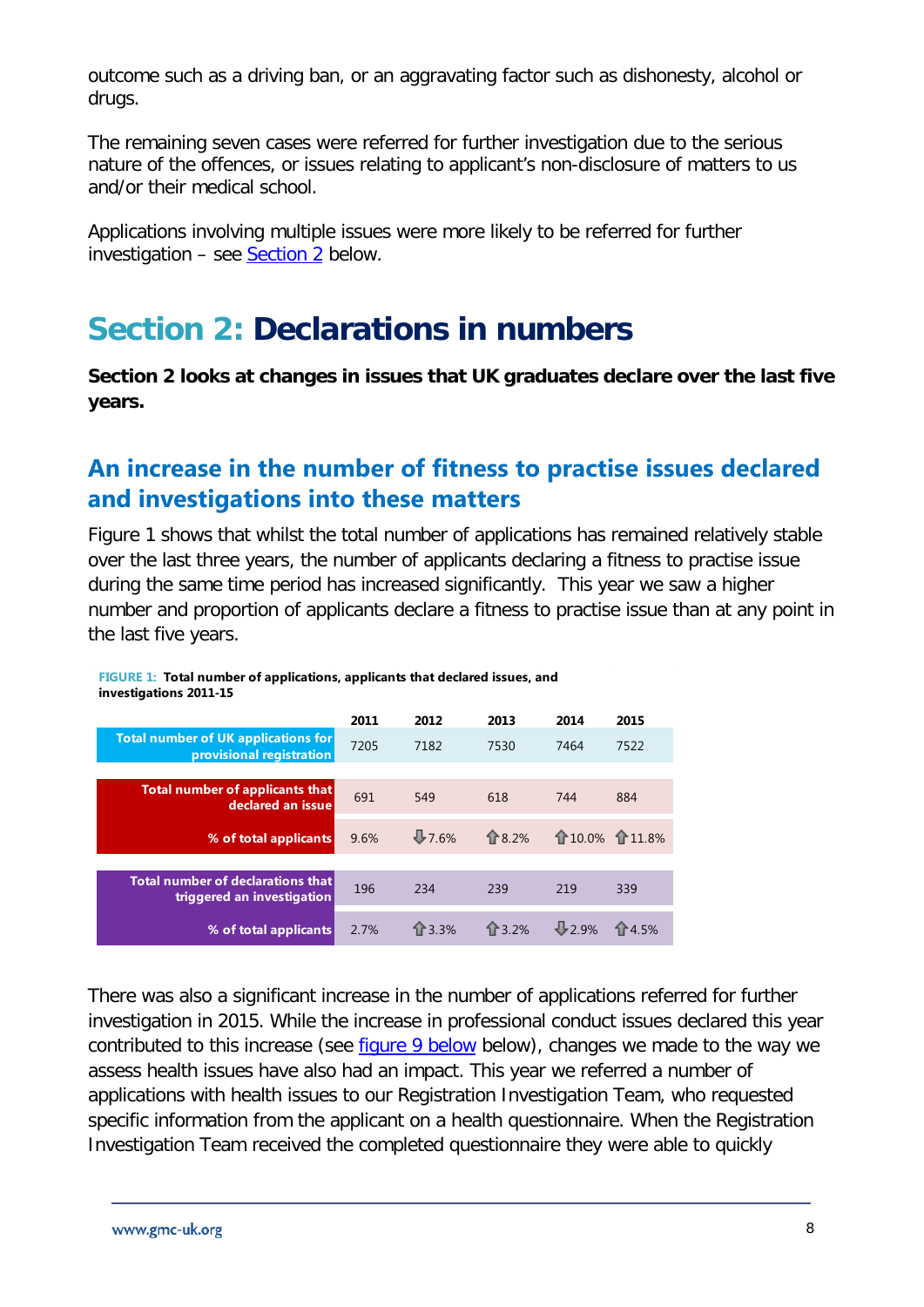determine whether any further investigation would be required, and concluded many cases at an early stage.



There was a less than 1% variance in the number of applications received in 2014 and 2015. However, the number of applicants declaring issues increased significantly. As we breakdown the declaration categories we will see some of the factors that may be behind this upward trend.

**FIGURE 3: Change in applications, declarations and registration investigations between 2014 and 2015**

|                      | 2014                              |         |          | 2015                              |         |
|----------------------|-----------------------------------|---------|----------|-----------------------------------|---------|
|                      | <b>Number</b><br>of<br>applicants | % total | % change | <b>Number</b><br>οf<br>applicants | % total |
| <b>TOTAL</b>         | 7.464                             | 100%    | 0.8%     | 7,522                             | 100%    |
|                      |                                   |         |          |                                   |         |
| Nothing to declare   | 6.720                             | 90.0%   | $-1.8%$  | 6,638                             | 88.2%   |
| Declared an issue    | 744                               | 10.0%   | 1.8%     | 884                               | 11.8%   |
| Investigation opened | 219                               | 2.9%    | 1.57%    | 339                               | 4.5%    |
|                      |                                   |         |          |                                   |         |

#### <span id="page-11-0"></span>**Applicants with multiple issues**

In 2015, a small percentage of applicants (approximately 2.7%) declared more than one fitness to practise issue on their application. In previous years we have separated applications with multiple issues when analysing the issues declared by applicants, but as we want to show the full picture we have incorporated them in the breakdown this year.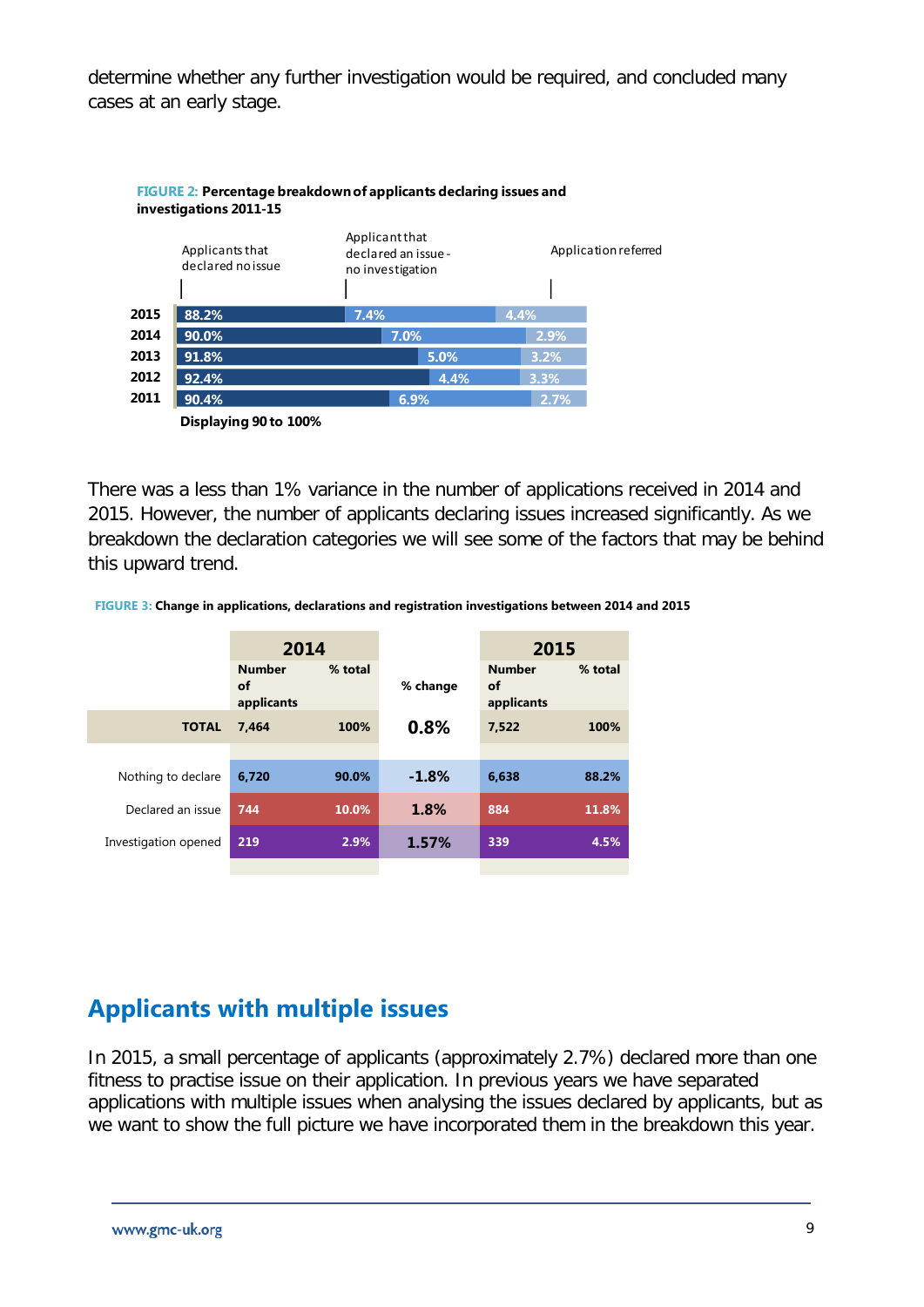Therefore, it's important to remember that the total number of issues declared by applicants will be higher than the total number of applicants with issues.

**FIGURE 4: Applicants with single vs multiple issues**

| Applicants that declared a single issue           | 682            |
|---------------------------------------------------|----------------|
| Applicants that declared more than one issue      | 202            |
| <b>Total applicants</b>                           | 884            |
| <b>FIGURE 4a: Applicants with multiple issues</b> |                |
| Applicants that declared two issues               | 156            |
| Applicants that declared three issues             | 42             |
| Applicants that declared more than three issues   | $\overline{4}$ |
| Total applicants with multiple issues             | 202            |

Applicants with multiple issues are more likely to be referred for an investigation. 51% of applicants with two issues were referred for an investigation. This figure rose to 76% for those with three issues. All applications with more than three issues resulted in an investigation.

#### <span id="page-12-0"></span>**A significant increase in health declarations, and in particular physical health issues**

Health issues remained the most common type of issue declared by applicants. This year 63% of all the issues declared by applicants related to their health.

We saw a 25% increase in the number of applicants declaring health issues compared to 2014. As we mentioned in [Section 1,](#page-6-0) this may be related to the introduction of a new health declaration as part of the provisional registration application. The questions in the health declaration are more specific about what type of matters applicants should declare and link to detailed guidance aimed at supporting applicants in answering them (see Annex B).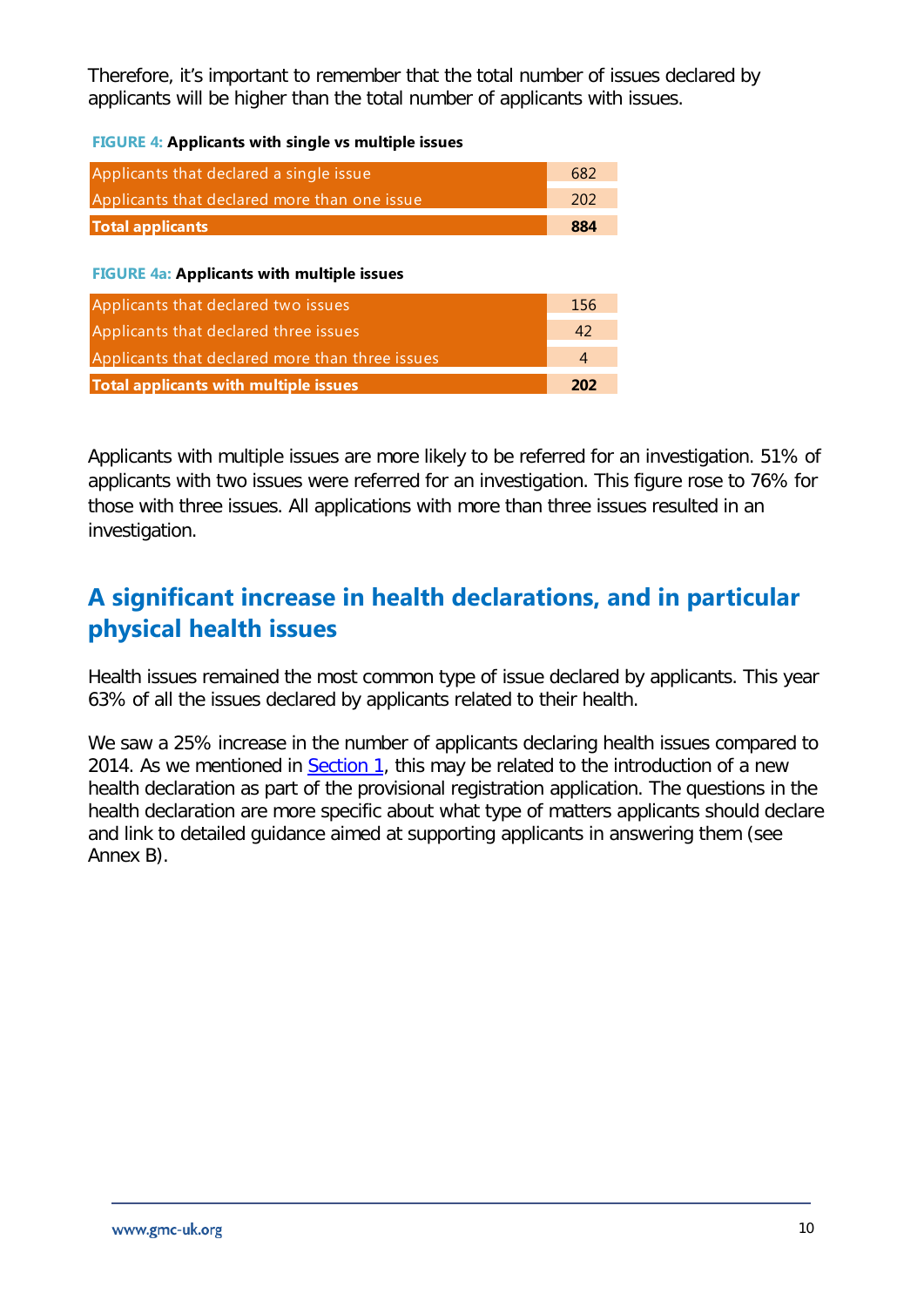#### FIGURE 5: Spread of issues that applicants declared 2015



Looking at the figures in terms of applicant numbers, for the first time this year more applicants told us about a physical health issues on their application than mental health issues. We saw a 48% increase in the number of physical health declarations compared to 2014. The most common types of physical health issues declared were back and joint pain, injury and dyslexia.

This year applicants declared a very diverse range of physical health conditions, not all of which could be meaningfully categorised. Issues declared and categorised as 'other' in Figure 7a included a range of one – off illnesses, migraines and sight conditions.

The vast majority of physical health issues declared did not prompt an investigation. Of the 222 applicants who told us about a single physical health issue, just ten were referred for further investigation. Investigations were opened where there was potential that the condition could impact on the applicant's ability to practise safely.

When we look in detail at the number of individual issues declared by applicants on their applications, the total number of mental health issues declared was slightly higher than physical health issues. This is because a number of students told us about more than one mental health issue. More than half of the mental health issues applicants declared relate to depression. This is consistent with last year, and equates to about 2.6 in 100 applicants, which lines up with the national average of  $2.6^{[4]}$  $2.6^{[4]}$  $2.6^{[4]}$ . Other common mental health issues were stress, anxiety and eating disorders.

<span id="page-13-0"></span><sup>4</sup> [The Health & Social Care Information Centre, 2009, Adult psychiatric morbidity in England](http://www.hscic.gov.uk/pubs/psychiatricmorbidity07)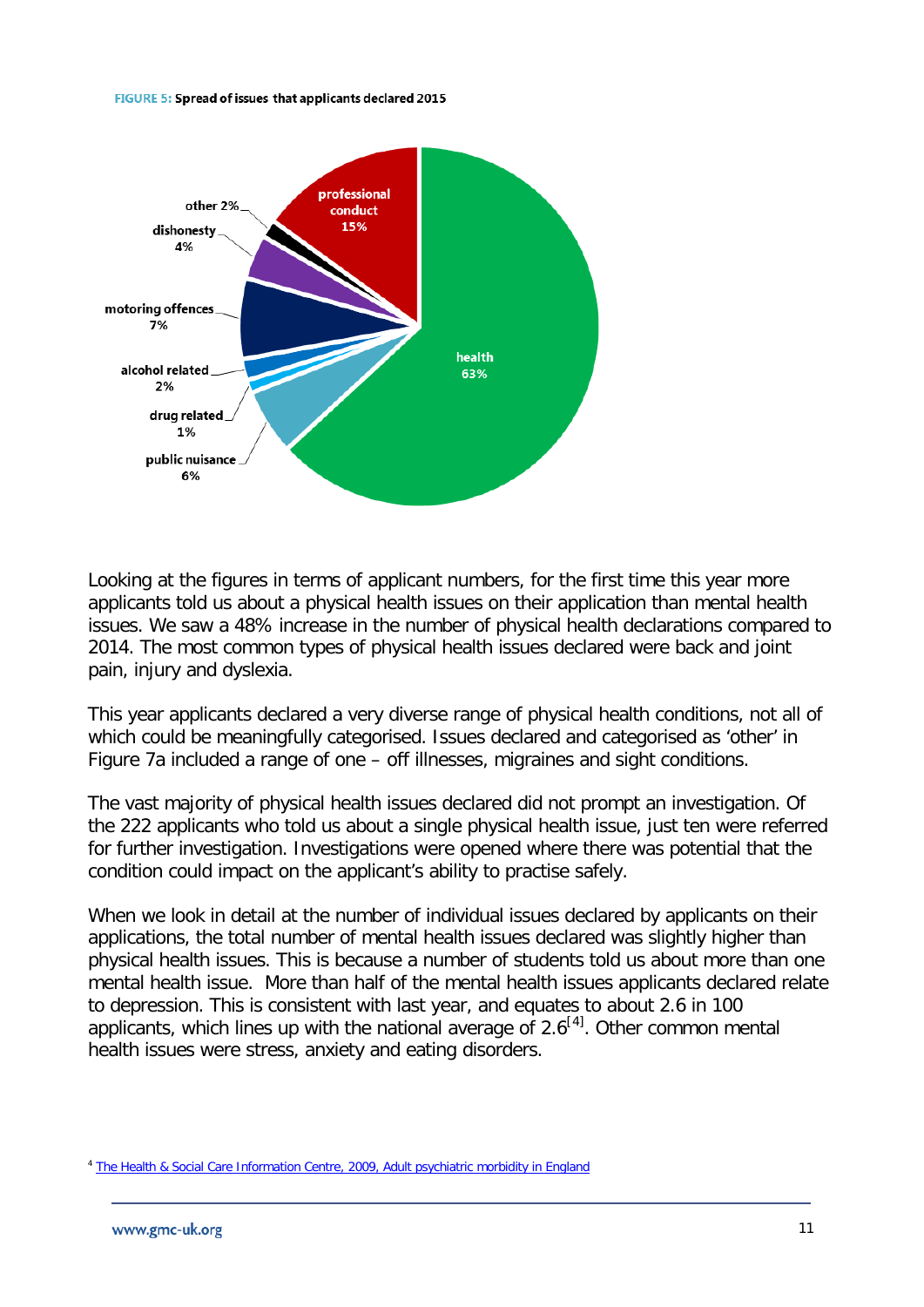But just because a student or a doctor is unwell, even if the illness is serious, it does not mean that their fitness to practise is impaired. We want students and doctors to understand how their own health can affect their ability to work safely with patients and colleagues. Good medical practice sets out a doctor's obligations when dealing with their own health in paragraphs 28 to 30.

|               | <b>FIGURE 6: Applications with health declarations</b> | 2011 | 2012 | 2013 | 2014 | 2015 |  |
|---------------|--------------------------------------------------------|------|------|------|------|------|--|
| <b>Health</b> | Mental                                                 | 48   | 68   | 122  | 279  | 304  |  |
| declarations  | Physical                                               | 43   | 59   | 83   | 207  | 307  |  |
|               | Alcohol or drug dependency                             |      |      |      |      | 4    |  |
|               | Other                                                  |      | 20   | 0    |      |      |  |
|               | <b>Total health</b>                                    | 97   | 149  | 208  | 493  | 616  |  |

For the first time this year more students told us about physical health issues on their application than mental health issues.

|               | FIGURE 7: Mental health issues in detail 2014 & 2015 | 2014 | 2015 | health issues<br>Of mental<br>Se | applicants<br>Of total |  |
|---------------|------------------------------------------------------|------|------|----------------------------------|------------------------|--|
| Mental health | Depression                                           | 190  | 192  | 53.6%                            | 2.6%                   |  |
|               | <b>Stress and anxiety</b>                            | 70   | 103  | 28.8%                            | 1.4%                   |  |
|               | Sleeping problems                                    | 1    | 5    | 1.4%                             | 0.1%                   |  |
|               | Suicide and self harm                                | 7    | 1    | 0.3%                             | 0.0%                   |  |
|               | Eating and body image                                | 27   | 21   | 5.9%                             | 0.3%                   |  |
|               | Personality disorders                                | 1    | 2    | 0.6%                             | 0.0%                   |  |
|               | Mania, bipolar                                       | 15   | 12   | 3.4%                             | 0.2%                   |  |
|               | Psychosis, hearing voice and schizophrenia           | 5    | 1    | 0.3%                             | 0.0%                   |  |
|               | <b>Obsessive Compulsive Disorder (OCD)</b>           | 17   | 5    | 1.4%                             | 0.1%                   |  |
|               | Other <sup>[*]</sup>                                 | 37   | 16   | 4.5%                             | 0.2%                   |  |
|               | <b>Total Mental Health</b>                           | 370  | 358  |                                  | 5%                     |  |

ក្ល ក្ល

Depression is still the most common health issue applicants declare.

[\*] Includes paranoia, phobias, dissociative disorders, PTSD

|                        | <b>FIGURE 7a: Physical health issues in detail 2015</b> | 2015           | Of physical<br>issues<br>% Of pl<br>health i | applicants<br>Of total |
|------------------------|---------------------------------------------------------|----------------|----------------------------------------------|------------------------|
| <b>Physical health</b> | Asthma                                                  | 5              | 1.5%                                         | 0.1%                   |
|                        | Back, joint pain or injury                              | 49             | 14.7%                                        | 0.7%                   |
|                        | <b>Bowel condition</b>                                  | 23             | 6.9%                                         | 0.3%                   |
|                        | <b>Diabetes</b>                                         | 13             | 3.9%                                         | 0.2%                   |
|                        | <b>Dyslexia</b>                                         | 48             | 14.4%                                        | 0.6%                   |
|                        | Epilepsy                                                | 4              | 1.2%                                         | 0.1%                   |
|                        | <b>Hearing Loss</b>                                     | 13             | 3.9%                                         | 0.2%                   |
|                        | <b>Heart condition</b>                                  | $\overline{7}$ | 2.1%                                         | 0.1%                   |
|                        | <b>Hepatitis</b>                                        | 2              | 0.6%                                         | 0.0%                   |
|                        | Skin condition                                          | 11             | 3.3%                                         | 0.1%                   |
|                        | Other <sup>[*]</sup>                                    | 159            | 47.6%                                        | 2.1%                   |
|                        | <b>Total Physical Health</b>                            | 334            |                                              | 4%                     |

In 2015 approximately 1 in 20 applicants declared a mental health issue.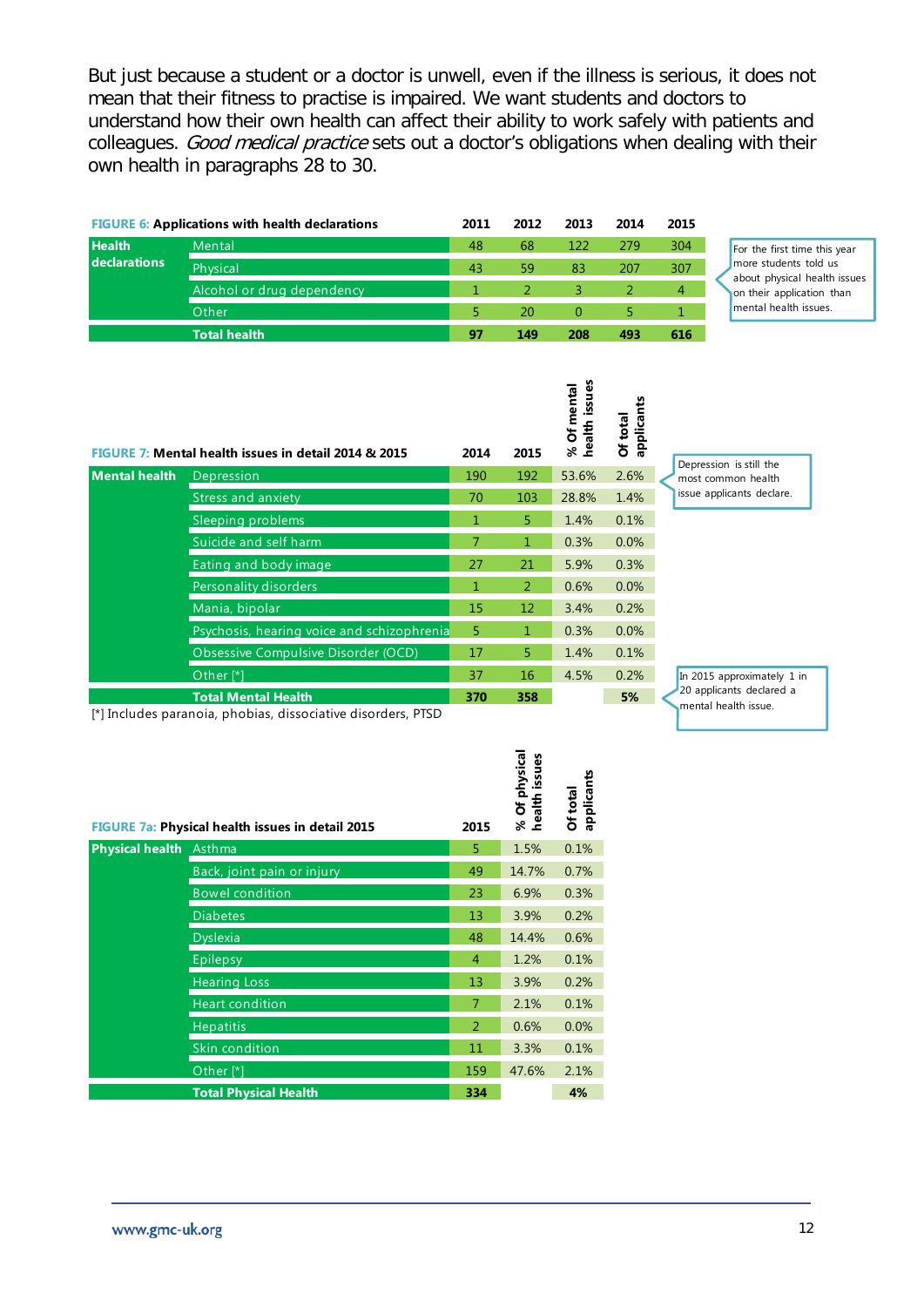#### <span id="page-15-0"></span>**Declarations involving criminality remain stable**

We have seen levels of criminality remain stable this year, with the exception of motoring related offences, which almost doubled. There was a sharp rise in the number of speeding offences declared. Many of these offences were dealt with by the issuing of a fixed penalty notice, and therefore did not need to be declared to us. We will review our guidance for applicants ahead of next year's application process to ensure it is clear to applicants what types of issue they do and don't need to declare to us.

Another notable change from 2014 is a sharp increase in drug offences declared. However, the number declared this year is still lower than in 2013 or 2012. It could be that previous high numbers were older offences that would now be deemed 'protected $5'$  $5'$ .

<span id="page-15-1"></span><sup>5</sup> The 2013 amendments to the Rehabilitation of Offenders Act 1974 Exceptions Order 1975 mean that certain spent convictions and cautions are 'protected' and these do not need to be declared at the point of application.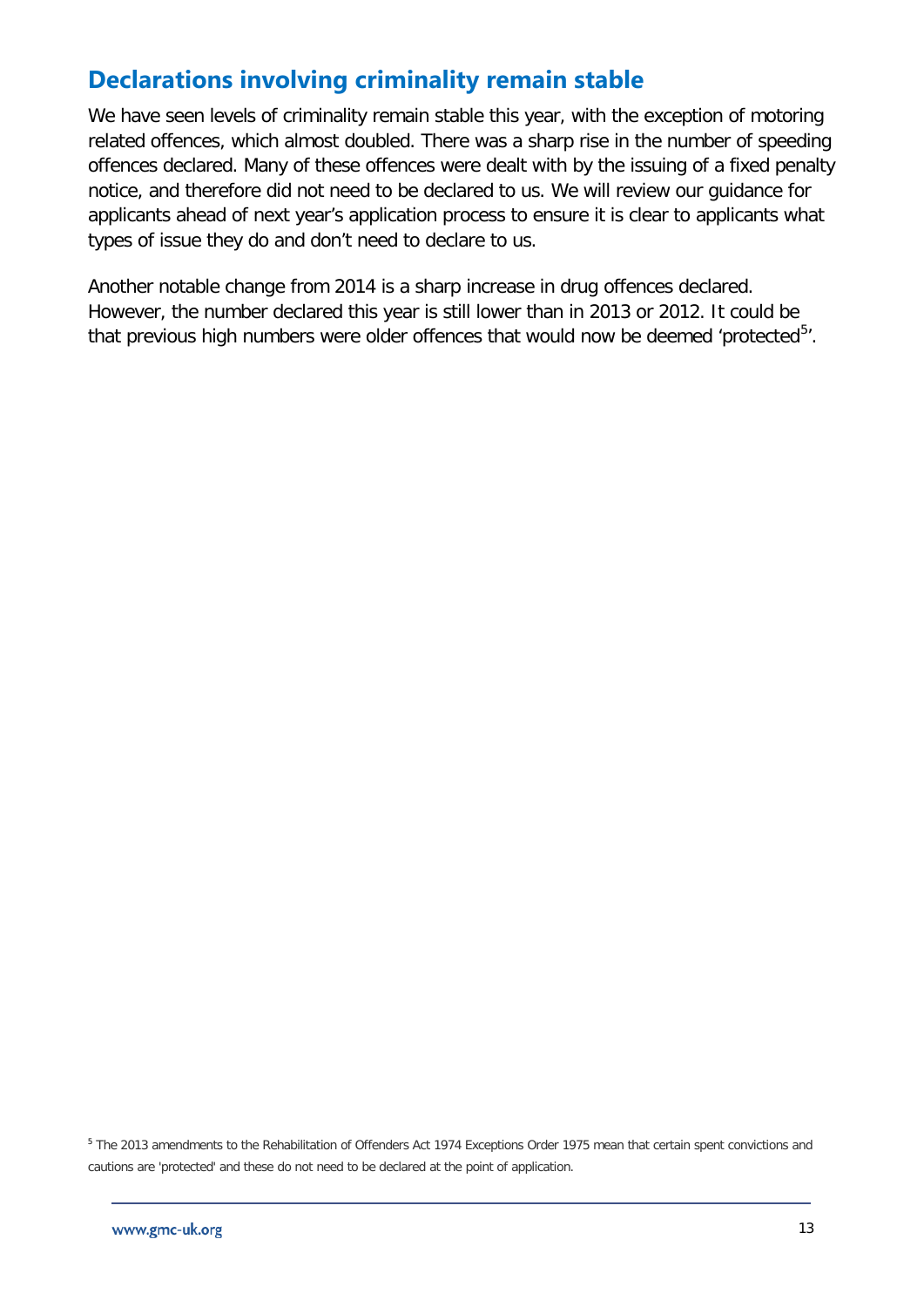| <b>FIGURE 8: Criminality and minor offences</b> |                                             | 2011           | 2012           | 2013           | 2014           | 2015             |                                                   |
|-------------------------------------------------|---------------------------------------------|----------------|----------------|----------------|----------------|------------------|---------------------------------------------------|
| <b>Public nuisance Violence</b>                 |                                             | 14             | 12             | 18             | 10             | 7 <sup>7</sup>   |                                                   |
|                                                 | Criminal damage                             | 12             | 17             | 10             | 5              | $\overline{4}$   |                                                   |
|                                                 | Vandalism                                   | $\overline{0}$ | $\overline{4}$ | $\overline{2}$ | $\overline{2}$ | $\boldsymbol{0}$ | Criminal offences tend to<br>remain stable though |
|                                                 | Public disorder                             | 21             | 25             | 33             | 37             | 46               | public disorder offences                          |
|                                                 | Soliciting                                  | $\mathbf{1}$   | $\mathbf{1}$   | 2              | $\overline{0}$ | $\overline{0}$   | have risen year on year                           |
|                                                 | Breach of the peace                         | $\overline{4}$ | $\overline{4}$ | $\overline{4}$ | 9              | $\overline{7}$   |                                                   |
|                                                 | Harassment without violence                 | $\mathbf{1}$   | $\mathbf{1}$   | 2              | 2              | $\overline{0}$   |                                                   |
|                                                 | Carrying an offensive weapon                | $\mathbf{1}$   | $\mathbf{1}$   | 2              | $\overline{0}$ | $\mathbf{1}$     |                                                   |
|                                                 | <b>Total public nuisance</b>                | 54             | 65             | 73             | 65             | 65               |                                                   |
| <b>Drug related</b>                             | Class A                                     | $\overline{0}$ | $\mathbf{1}$   | $\overline{2}$ | 2              | $\overline{2}$   |                                                   |
|                                                 | Class B                                     | $\overline{7}$ | 16             | 11             | $\mathbf{1}$   | 10               | There was a significant<br>increase in Class B    |
|                                                 | Class $C^*$ [*]                             | $\mathbf{1}$   | 2              | $\overline{7}$ | 2              | $\mathbf{1}$     | drug offences this                                |
|                                                 | <b>Total drug related</b>                   | 8              | 19             | 20             | 5              | 13               | year                                              |
|                                                 | <b>Alcohol related Drunk</b> and disorderly | 20             | 17             | 34             | 18             | 11               |                                                   |
|                                                 | Driving under the influence of alcohol      | 24             | 15             | 21             | 11             | 10               |                                                   |
|                                                 | <b>Total alcohol related</b>                | 44             | 32             | 55             | 29             | 21               |                                                   |
|                                                 |                                             |                |                |                |                |                  |                                                   |
| <b>Motoring</b>                                 | Driving without due care and attention      | 11             | 16             | 10             | $\overline{3}$ | 10               | There was a significant<br>increase in speeding   |
|                                                 | Speeding                                    | 32             | 11             | 33             | 17             | 40               | offences, many of                                 |
|                                                 | Dangerous driving                           | 3              | $\mathbf{0}$   | $\mathbf{0}$   | $\mathbf{0}$   | $\mathbf{1}$     | which did not need to<br>be declared              |
|                                                 | Driving without insurance or tax            | 8              | 13             | $\overline{7}$ | 8              | 10               |                                                   |
|                                                 | Parking or minor traffic offences (FPNs)    | 6              | 8              | $\overline{3}$ | $\overline{7}$ | $\overline{4}$   |                                                   |
|                                                 | Other motoring                              | $\mathbf{1}$   | $\overline{7}$ | 11             | 8              | 15               | We only ask applicants                            |
|                                                 | <b>Total motoring offences</b>              | 61             | 55             | 64             | 43             | 80               | to declare motoring<br>offences if they           |
| <b>Dishonesty</b>                               | Deception                                   | $\overline{1}$ | $\overline{4}$ | $\overline{0}$ | $\overline{4}$ | $\overline{0}$   | received a caution or<br>conviction               |
|                                                 | Shoplifting                                 | 10             | 9              | 10             | 11             | 8                |                                                   |
|                                                 | <b>Theft</b>                                | 12             | 16             | 5              | 6              | 8                |                                                   |
|                                                 | Fare evasion and other ticketing offences   | 23             | 25             | 49             | 20             | 23               |                                                   |
|                                                 | Other dishonesty                            | $\overline{0}$ | $\overline{0}$ | 11             | 5              | 5                |                                                   |
|                                                 | <b>Total dishonesty</b>                     | 46             | 54             | 75             | 46             | 44               |                                                   |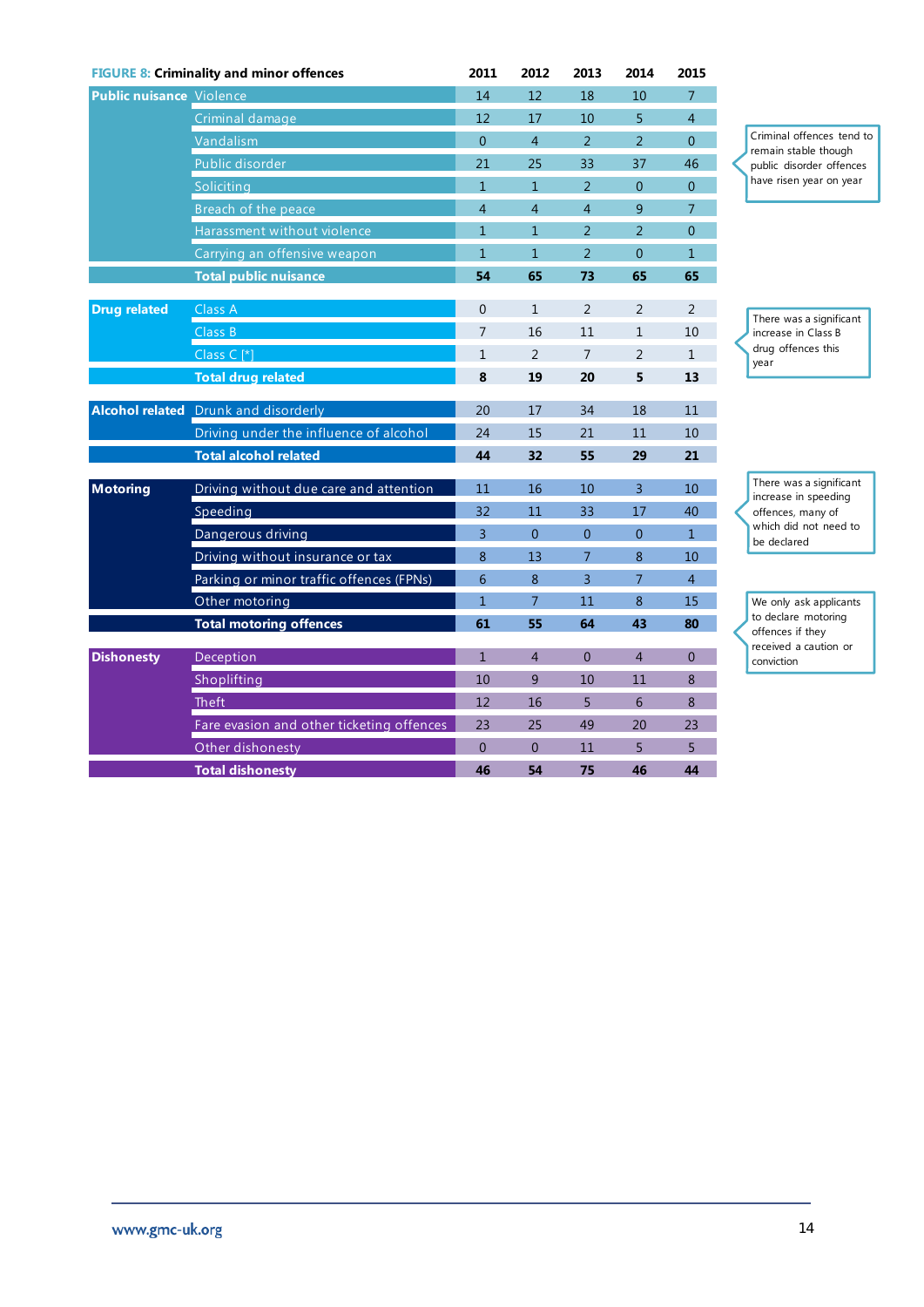#### <span id="page-17-0"></span>**A rise in professional conduct issues at medical school**

The number of professional conduct issues declared by applicants rose by 61% in 2015. Misconduct, attendance concerns and plagiarism are the most common types of issue applicants declare in this area.

Many of the applicants that have been refused registration in recent years have had fitness to practise issues at medical school relating to the areas of professional conduct detailed in figure 9. Because of this, these applicants are more likely to be referred for further investigation.

65% of applications involving a professional conduct issue were referred for further investigation this year.

|                     | <b>FIGURE 9: Professional conduct</b> | 2011           | 2012           | 2013         | 2014         | 2015     |
|---------------------|---------------------------------------|----------------|----------------|--------------|--------------|----------|
| <b>Professional</b> | <b>Misconduct</b>                     | 23             | 59             | 34           | 33           | 55       |
| conduct             | Academic performance                  | 6              | $\overline{4}$ | 11           | 5            | 10       |
|                     | Attendance                            | 9              | 12             | 13           | 15           | 28       |
|                     | <b>Plagiarism</b>                     | 20             | 13             | 19           | 21           | 24       |
|                     | Harassment                            | $\Omega$       | 2              | 2            | $\mathbf{1}$ | 1        |
|                     | Collusion                             | $\Omega$       | $\Omega$       | $\Omega$     | $\Omega$     | 3        |
|                     | Fraudulent signing of paperwork       | $\Omega$       | $\mathbf{1}$   | 6            | 2            | 11       |
|                     | Conduct or capability for practice    | $\Omega$       | $\mathbf{1}$   | $\mathbf{1}$ | 2            | 5        |
|                     | Other                                 | $\overline{4}$ | 10             | 17           | 24           | 29       |
|                     | Warnings [*]                          | 32             | 18             | 10           | $\Omega$     | $\Omega$ |
|                     | Suspensions [*]                       | 1              | $\Omega$       | 2            | $\Omega$     | $\Omega$ |
|                     | <b>Total professional conduct</b>     | 95             | 120            | 115          | 103          | 166      |

[\*] Please note that this category was removed in 2014 because it was an outcome rather than an issue and we wanted to be consistent.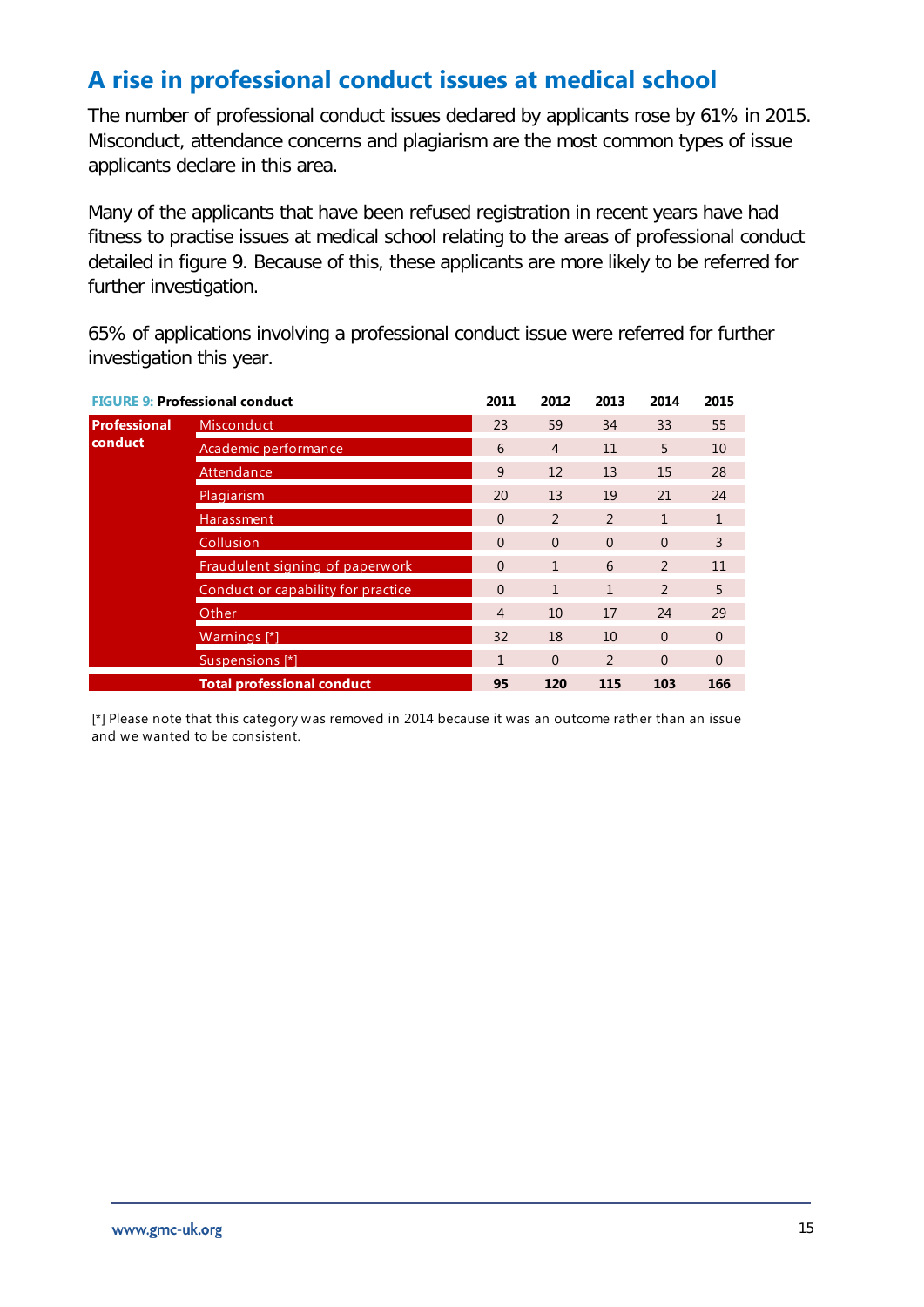# <span id="page-18-0"></span>**Section 3: Equality and diversity**

**In this section we have reviewed the information obtained this year and provided a breakdown of age, gender and ethnicity. We have provided the full set of data for all UK applications for provisional registration and the data for those applications that required investigation due to fitness to practise issues.**

Disability is considered a health condition that should be declared as part of the registration application process if this impacts on the applicant's ability to work safely with patients. Disability is a protected characteristic under the Equality Act 2010. When we discuss applicants we refer for further investigation, health declarations are included.

#### <span id="page-18-1"></span>**The age of first time UK applicants**

Approximately 73% of this year's applicants were 25 years old or younger<sup>[6](#page-18-3)</sup>. 25% of applicants were between the ages of 26 and 35 and the remaining older than 35. There has been a notable increase in the number of applicants in the 26 to 35 range this year, continuing an upward trend from 21% to 25% since 2013.

The increasing proportion of applicants in the 26 to 35 age group in the last three years is likely linked to the steady increase in the proportion of students entering medical school having already completed a degree in previous years. 16% of those starting medical school in 2008 were graduates, and this figure rose to 20% in 2011<sup>[7](#page-18-4)</sup>.

| FIGURE 10: Applicants by age group 2013-15 | 2013       | 2014       | 2015       |
|--------------------------------------------|------------|------------|------------|
| Age groups 25 and under                    | 5839 77.5% | 5764 77.2% | 5479 72.8% |
| $26 - 35$                                  | 1576 20.9% | 1603 21.5% | 1914 25.4% |
| $36 - 45$                                  | 105 1.4%   | 88 1.2%    | 116 1.5%   |
| $46 - 55$                                  | 10 0.1%    | 16 0.2%    | 13 0.2%    |
| 56 and over                                | $0.0\%$    | 0.0%       | $0.0\%$    |
| No date of birth given                     | 0.0%       | 0.0%       | $0.0\%$    |
| <b>Total applicants</b>                    | 7530       | 7471       | 7522       |

#### <span id="page-18-2"></span>**An increase in the proportion of females represented in the investigation process**

In the last three years, the proportion of male to female applicants has changed very little. On average 56% of applicants are female.

<span id="page-18-3"></span><sup>6</sup> The age data relates to applicant's age in October 2015, not at the point they made their application in summer 2015.

<span id="page-18-4"></span> $7$  HESA data obtained from GMC Education Directorate in October 2015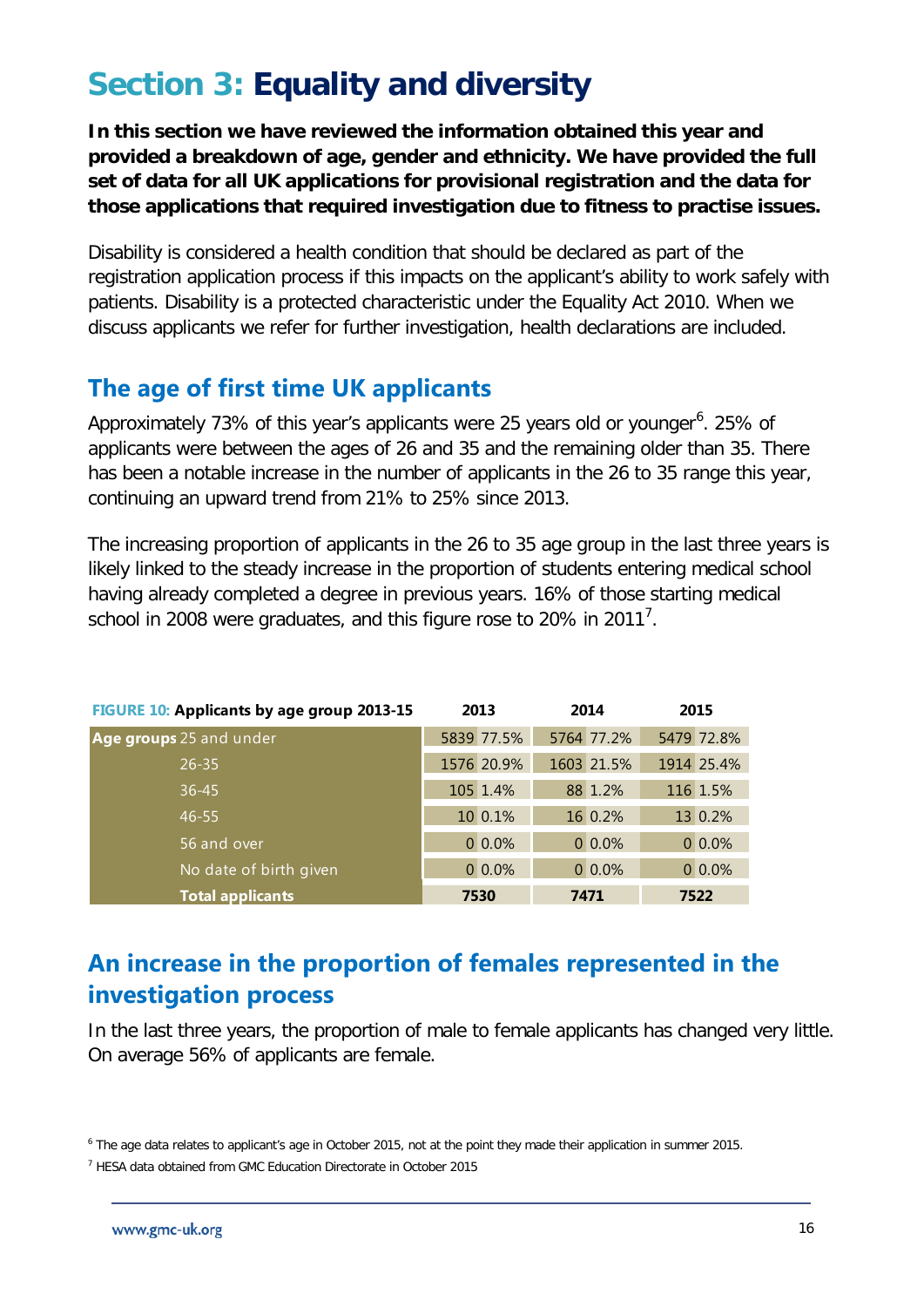#### **FIGURE 11: Applications for provisional registration from UK graduates by gender 2013-15**

| <b>YEAR</b>    | Number of  | % of applicants |               |
|----------------|------------|-----------------|---------------|
| <b>APPLIED</b> | applicants | <b>Male</b>     | <b>Female</b> |
| 2015           | 7,522      | 44%             | 56%           |
| 2014           | 7,471      | 44%             | 56%           |
| 2013           | 7,530      | 44%             | 56%           |
|                |            |                 |               |
| <b>TOTAL</b>   | 22,523     | 44%             | 56%           |

In 2015, 339 applications were referred for further investigation due to the serious and/or complex nature of the issue(s) declared. Approximately 52% of these applications were made by female applicants– the first time in the last three years that females have been represented more in the investigation process than their male counterparts.

#### **FIGURE 12: Applications for provisional registration from UK graduates referred for investigation by gender 2013-15**

 $\overline{\phantom{a}}$ 

| <b>YEAR</b>    | Number of  | % of applicants |               |
|----------------|------------|-----------------|---------------|
| <b>APPLIED</b> | applicants | <b>Male</b>     | <b>Female</b> |
| 2015           | 339        | 48%             | 52%           |
| 2014           | 219        | 58%             | 42%           |
| 2013           | 236        | 60%             | 40%           |
|                |            |                 |               |
| <b>TOTAL</b>   | 794        | 55%             | 45%           |
|                |            |                 |               |

Considering applications referred for further investigation in the context of the overall population of 7522 applicants this year, the percentage of the overall female population investigated rose from approximately 2.2% in 2014 to 4.1% in 2015, while the percentage of the male population investigated also increased from 3.9% in 2014 to 4.9% in 2015.

## <span id="page-19-0"></span>**The diversity of UK medical graduates**

The size of most applicant ethnicity groups has remained relatively stable over the last three years. We have continued to see a reduction in applicants deciding not to state their ethnicity. The largest growth is in the Asian or Asian British category. In 2013, Asian or Asian British graduates represented approximately 16% of the applicant population. This has now risen to 22% in 2015, an increase of approximately 6%. This increase and other changes in the ethnicity categories outlined in Figure 13 need to be considered alongside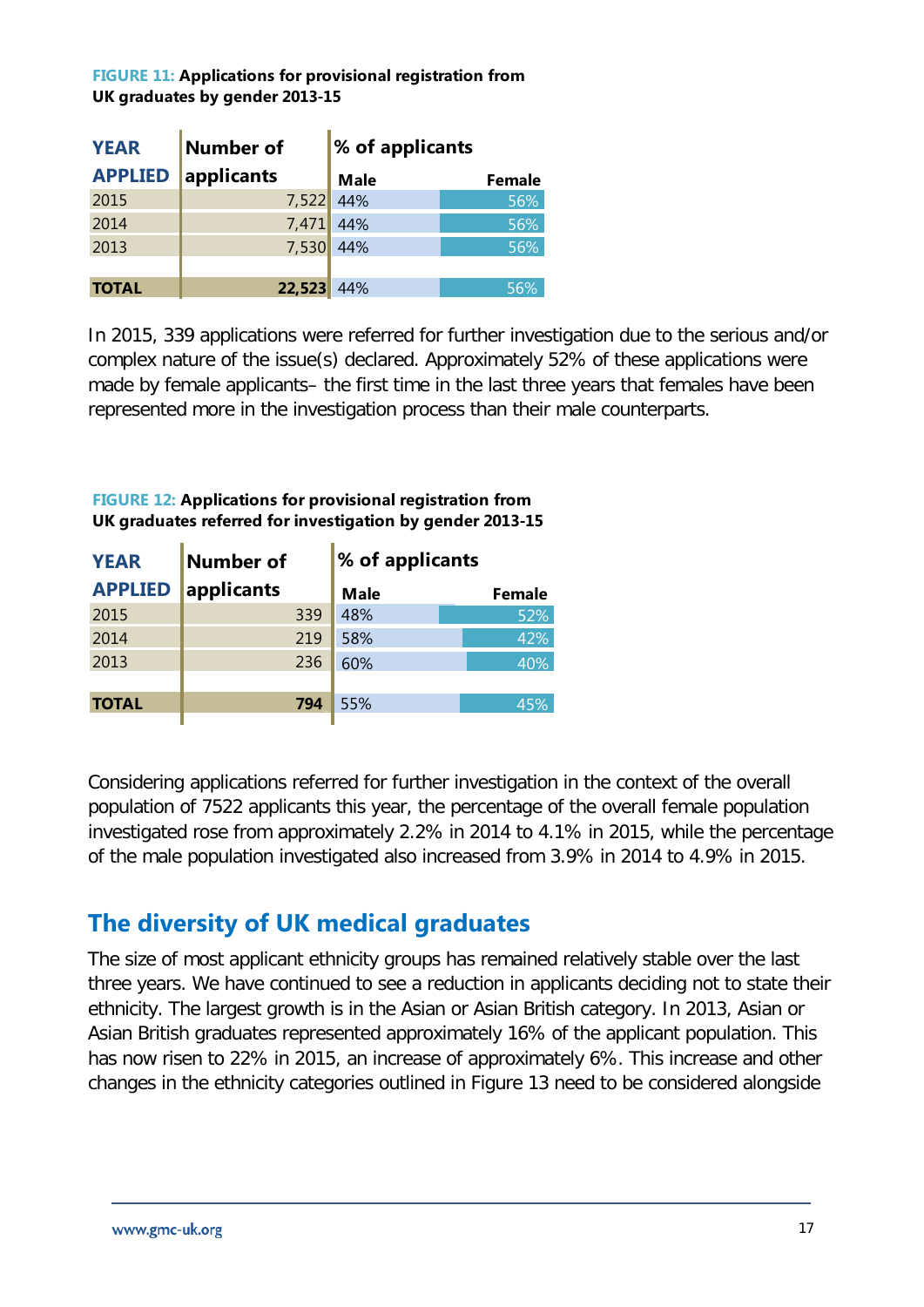the decrease in those selecting the 'Not Stated'<sup>[8](#page-20-0)</sup> and 'Other Ethnic groups' categories. Without further research, we cannot be sure if the representation of these groups has changed significantly.



# FIGURE 13: UK provisional registration applicants by

FIGURE 14: % change in population of ethnicity groups from 2013 to 2015



<span id="page-20-0"></span><sup>8</sup> In 2013 and 2014, two applicants applied whose ethnicity was 'unspecified'; this was a result of historic system issue that allowed applicants to create their account without completing the ethnicity section. They have been excluded from this report.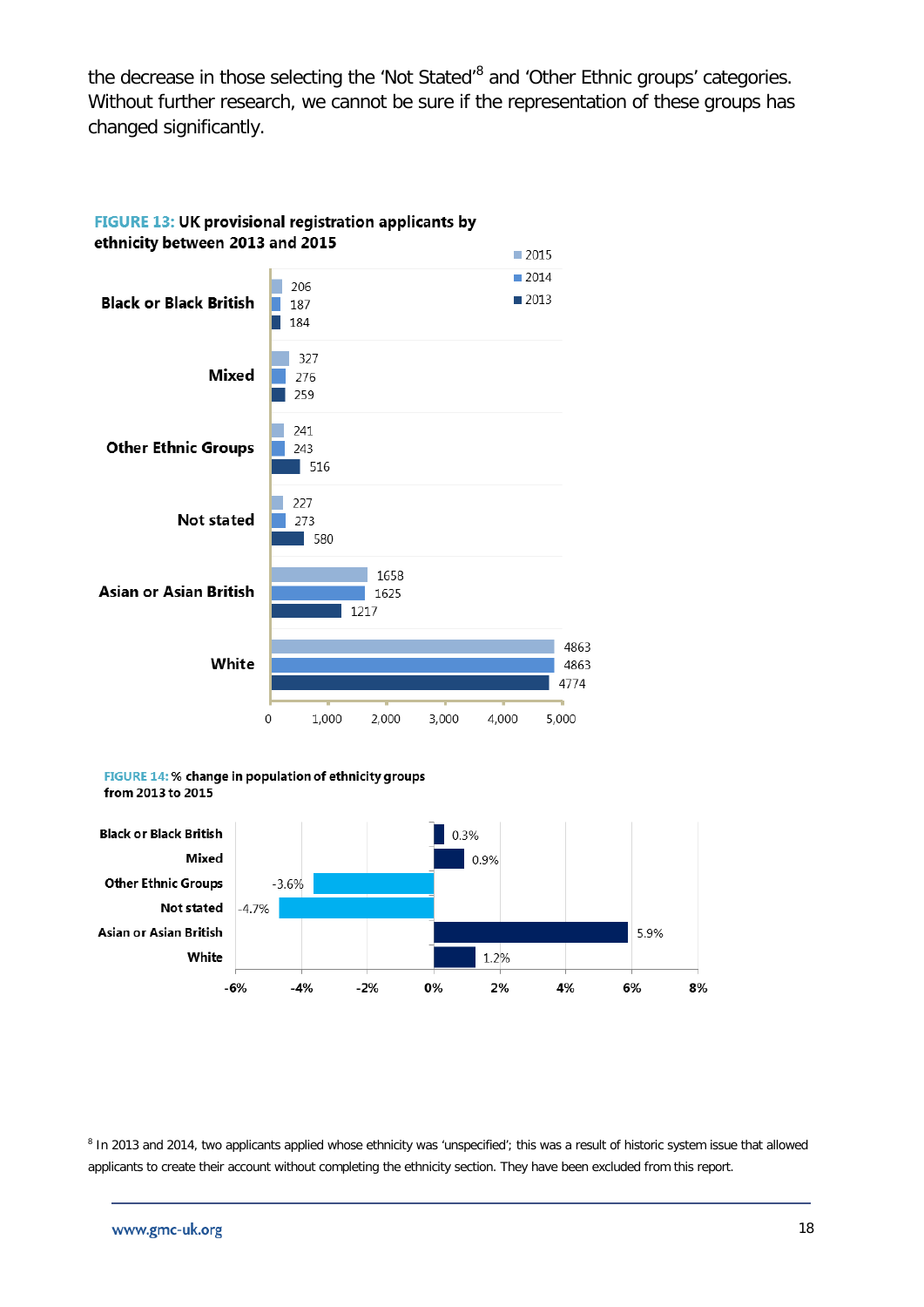#### <span id="page-21-0"></span>**Applicant diversity in investigations**

Figures 15, 16 and 17 provide a breakdown of applicants who were referred for further investigation over the last three years by their ethnicity.



**FIGURE 16: Average number of applicants investigated over a three year period, 2013-15 combined, by ethnicity group measured against all applicants during this period**

|                  |                               | % referred for<br>investigation | % of all applicants | % difference          |
|------------------|-------------------------------|---------------------------------|---------------------|-----------------------|
| <b>Ethnicity</b> | White                         | 60.5%                           | 64.4%               | $\frac{1}{2} - 3.9\%$ |
|                  | Asian or Asian British        | 22.5%                           | 20.0%               | ← 2.5%                |
|                  | Not stated                    | 6.7%                            | 4.8%                | ←1.9%                 |
|                  | <b>Other Ethnic Groups</b>    | 2.7%                            | 4.4%                | $\frac{1}{2}$ -1.8%   |
|                  | <b>Mixed</b>                  | 5.0%                            | 3.8%                | ←1.1%                 |
|                  | <b>Black or Black British</b> | 2.5%                            | 2.6%                | $0.0\%$               |
|                  |                               |                                 |                     |                       |
|                  | Unspecified <sup>[*]</sup>    | 0.1%                            | 0.0%                | 10.1%                 |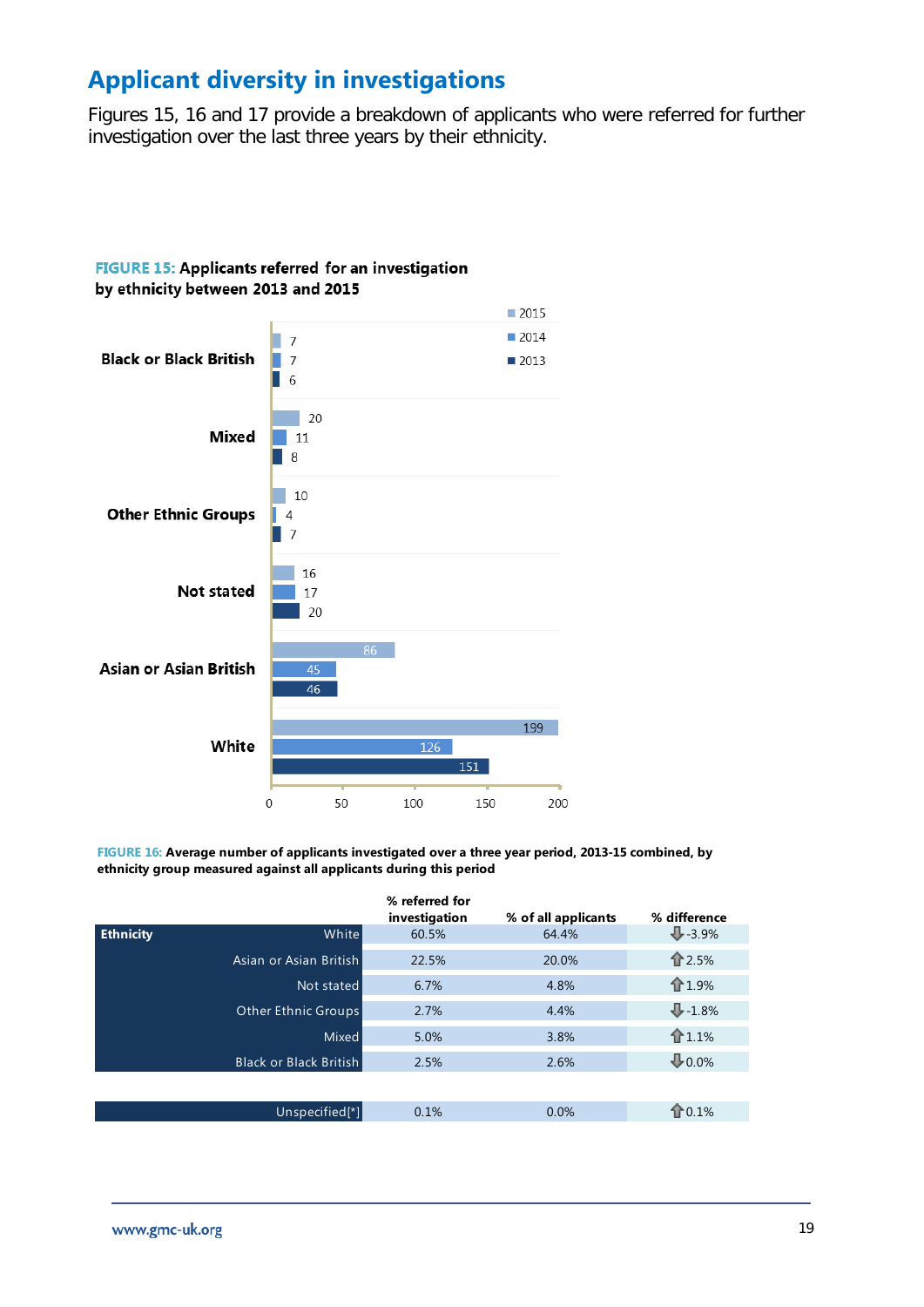Whilst the number of applicants referred for investigation is broadly representative of each ethnicity group in the population, there is some deviation. Despite making up 64% of the applicant population between 2013 and 2015, white applicants only made up 61% of the investigations. Asian or Asian British, 20% of the applicant population, represented 23% of investigations in that period.

|                  |                               | 2013 | 2014 | 2015 |
|------------------|-------------------------------|------|------|------|
| <b>Ethnicity</b> | Whitel                        | 63%  | 60%  | 59%  |
|                  | Asian or Asian British        | 19%  | 21%  | 25%  |
|                  | Not stated                    | 8%   | 8%   | 5%   |
|                  | Other Ethnic Groups           | 3%   | 2%   | 3%   |
|                  | <b>Mixed</b>                  | 3%   | 5%   | 6%   |
|                  | <b>Black or Black British</b> | 3%   | 3%   | 2%   |

#### **FIGURE 17: Percentage of applicants investigated over a three year period, 2013-15, by ethnicity group**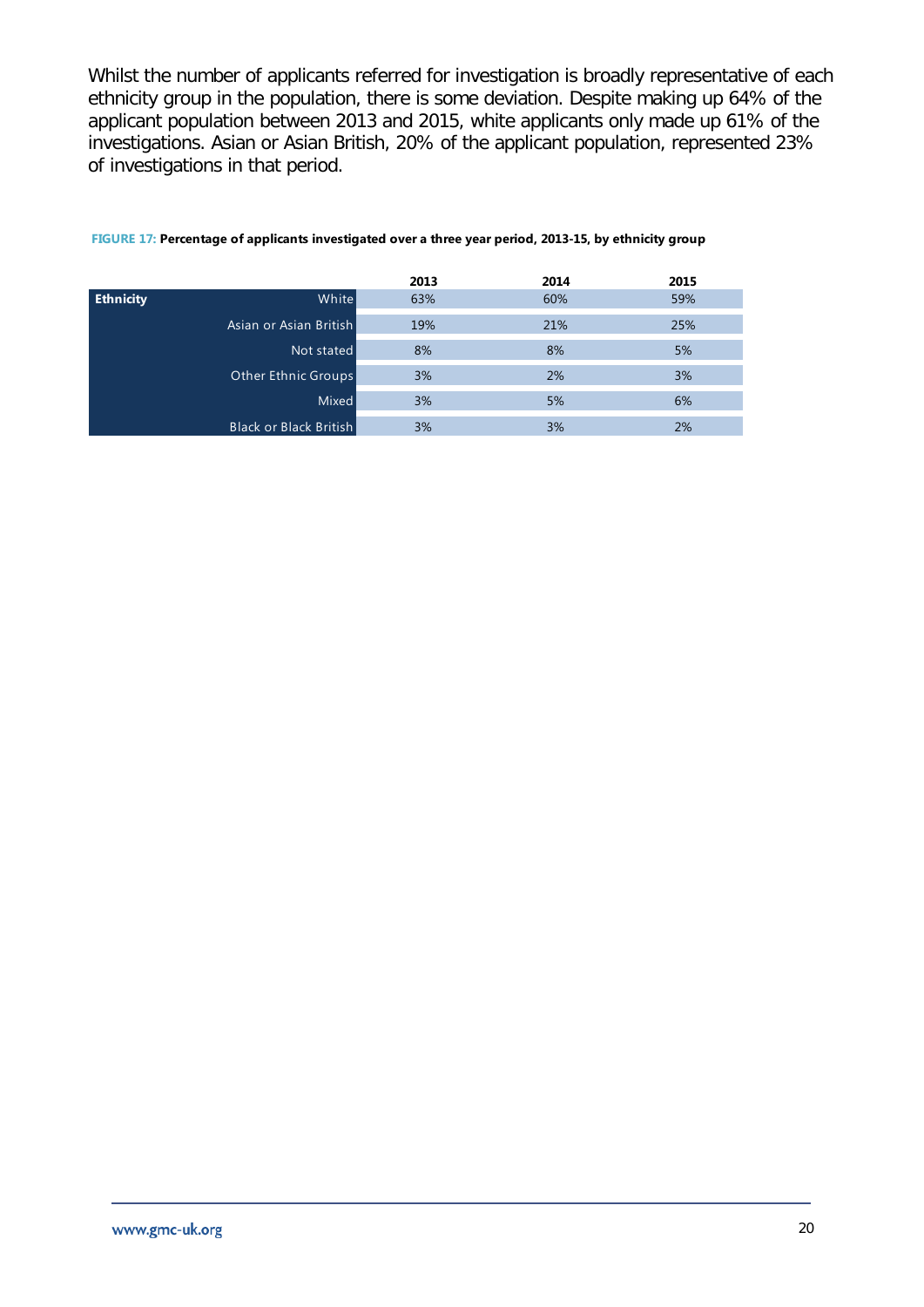# <span id="page-23-0"></span>**Section 4: Refusing provisional registration to UK graduates**

**In this section we look at UK graduates that have been refused registration.**

#### <span id="page-23-1"></span>**Seeking expert advice from a panel**

In making a decision about a fitness to practise concern, an Assistant Registrar can seek advice from a Registration Panel before they make a decision. Registration Panels are comprised of doctors and lay members.

At the meetings, the Panel considers the advice requested by an Assistant Registrar and in doing so, takes into account all relevant evidence and information provided by the applicant and by any third parties. The Panel provides their advice to the Assistant Registrar, who then considers it when they make their decision.

In 2015, Assistant Registrars sought advice from Registration Panels on seven applications for provisional registration from UK graduates.

#### <span id="page-23-2"></span>**Refused case summaries for 2015 applicants**

Below we summarise the six cases that were refused registration in 2015.

| <b>Applicant A</b> | The applicant had a number of issues relating to their mental health, and was<br>referred to a medical school Fitness to Practise Panel in relation to their use of<br>alcohol and illicit substances, and concerns relating to their attendance.<br>A Registration Panel was consulted as part of the decision making process. The<br>Assistant Registrar was satisfied that the applicant's fitness to practise was not<br>impaired in respect of their use of illicit substances, which was isolated to a<br>particular period in their life, with no indication of ongoing use. The Assistant<br>Registrar also concluded the concern around the applicant's attendance did not meet<br>the threshold for impairment as it related to a single incident.<br>In relation to the applicant's health, the Assistant Registrar shared the Panel's<br>concerns about the potential impact of the applicant's behaviours arising from their<br>dependency on alcohol on patient safety, and the level of support they had in place<br>for managing their mental health issues ongoing. The Assistant Registrar concluded<br>that the applicant's fitness to practise was impaired as a result of their adverse<br>health. |
|--------------------|-------------------------------------------------------------------------------------------------------------------------------------------------------------------------------------------------------------------------------------------------------------------------------------------------------------------------------------------------------------------------------------------------------------------------------------------------------------------------------------------------------------------------------------------------------------------------------------------------------------------------------------------------------------------------------------------------------------------------------------------------------------------------------------------------------------------------------------------------------------------------------------------------------------------------------------------------------------------------------------------------------------------------------------------------------------------------------------------------------------------------------------------------------------------------------------------------------------------------|
| <b>Applicant B</b> | The applicant had a number of issues during medical school, including a Fitness to<br>Practise Panel relating to a dispute with their University which concluded with a<br>formal warning, and issues with attendance and punctuality which resulted in a<br>further fitness to practise investigation in their final year. The applicant also received<br>a cannabis warning which they failed to declare to their medical school until after<br>they had made their application for registration.<br>A Registration Panel was consulted as part of the decision making process. While the<br>Assistant Registrar decided that the previous medical school fitness to practise                                                                                                                                                                                                                                                                                                                                                                                                                                                                                                                                         |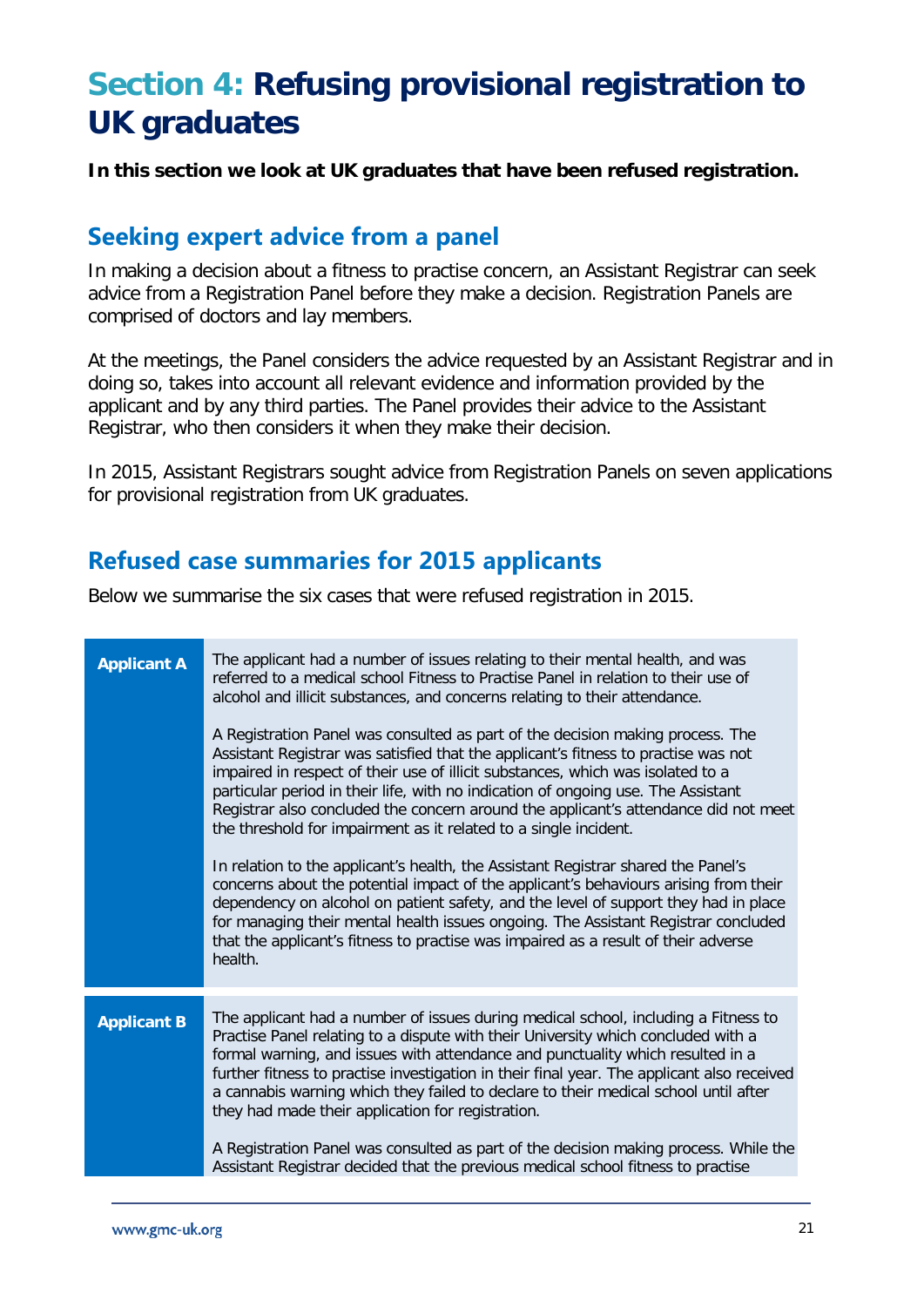|                    | matters, when taken separately or together, did not reach the threshold for<br>impairment, they shared the Registration Panel's concern about applicant's actions<br>in not declaring the cannabis warning, and their explanations for those actions. The<br>Assistant Registrar concluded that the applicant's fitness to practise was impaired by<br>reason of misconduct relating to their dishonesty.                                                                                                                                                                                                                                                                                                                                                                                                                                                                                                                                                                                                                                                                                                                                              |
|--------------------|--------------------------------------------------------------------------------------------------------------------------------------------------------------------------------------------------------------------------------------------------------------------------------------------------------------------------------------------------------------------------------------------------------------------------------------------------------------------------------------------------------------------------------------------------------------------------------------------------------------------------------------------------------------------------------------------------------------------------------------------------------------------------------------------------------------------------------------------------------------------------------------------------------------------------------------------------------------------------------------------------------------------------------------------------------------------------------------------------------------------------------------------------------|
| <b>Applicant C</b> | The applicant had a medical school Fitness to Practise hearing in July 2015 for<br>plagiarising a piece of work for an assessment. The applicant did not tell their<br>medical school that they had plagiarised a piece of work for a long period, despite<br>having several opportunities to do so.<br>A Registration Panel was consulted as part of the decision making process. The<br>Assistant Registrar agreed with the advice of the Panel that the applicant had not<br>displayed sufficient insight into the reasons why their dishonesty was not acceptable<br>for a registered practitioner or a medical student, or of the potential consequences<br>for patient safety of such conduct. In addition, the Assistant Registrar did not<br>believe that the applicant had demonstrated genuine remorse, insight and<br>remediation of their misconduct. The Assistant Registrar concluded that the<br>applicant's fitness to practise was impaired by reason of misconduct relating to their<br>dishonesty.                                                                                                                                  |
| <b>Applicant D</b> | The applicant had a number of health and conduct related concerns at medical<br>school, including alleged plagiarism, cheating in an exam, time keeping and<br>attendance issues and concerns around their actions in relation to the keeping of<br>logbooks. There was also a concern that the applicant had been dishonest when<br>making their application for registration.<br>A Registration Panel was consulted as part of the decision making process. The<br>Assistant Registrar was satisfied that the applicant's fitness to practise was not<br>impaired in respect of their health. However, the Assistant Registrar concluded the<br>applicant had been dishonest when making her application for registration, and that<br>their behaviour during an exam and their non-submission of logbooks amounted to<br>impairment by reason of misconduct. The Assistant Registrar also concluded that the<br>applicant did not display insight, was not truly remorseful and had not remediated.                                                                                                                                                 |
| <b>Applicant E</b> | The applicant had a number of conduct concerns, including a police caution resulting<br>in a suspension from their medical course and a written warning from their medical<br>school. They also received fixed penalty notices in 2006, 2007, 2008 and 2011 and a<br>fiscal fine in 2009. The applicant did not declare a further fixed penalty notice that<br>they received in 2011 to their medical school until after they had graduated.<br>In addition to these matters, the applicant took time out from medical school in<br>2014 due to depression, and 2015 was given advice from their GP about their<br>alcohol intake.<br>A Registration Panel was consulted as part of the decision making process.<br>The Panel noted that the applicant had displayed a degree of insight, however,<br>concerns remained that the applicant had not fully remediated their behaviour. This<br>included the fact that they had failed to declare their 2011 fixed penalty notice to<br>their medical school. The Panel was also concerned that the applicant may be<br>continuing to rely on alcohol. The Assistant Registrar accepted the advice of the |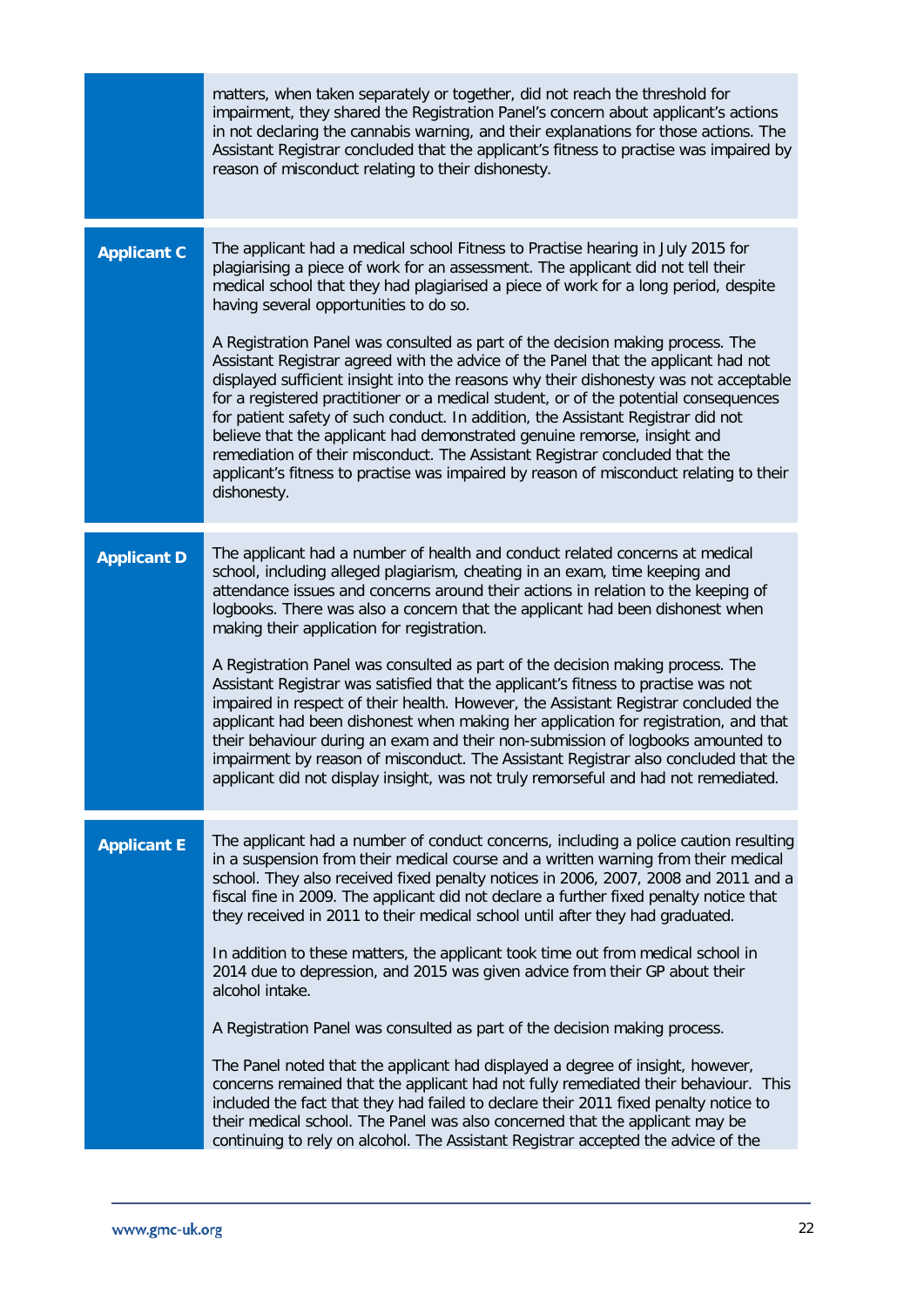|                    | Panel and concluded that the applicant's fitness to practise was impaired.                                                                                                                                                                                                                                                                                                                                                                                                                                                                                                      |
|--------------------|---------------------------------------------------------------------------------------------------------------------------------------------------------------------------------------------------------------------------------------------------------------------------------------------------------------------------------------------------------------------------------------------------------------------------------------------------------------------------------------------------------------------------------------------------------------------------------|
| <b>Applicant F</b> | The applicant had over 100 separate incidents of poor attendance, professionalism<br>and non-engagement whilst at medical school.<br>A Registration Panel was consulted as part of the decision making process. The<br>Assistant Registrar was concerned about whether the applicant had full and<br>meaningful insight into his behaviour, the seriousness of it and the consequences of<br>it. The Assistant Registrar was also concerned about whether the applicant had a<br>genuine understanding of the professional obligations of a registered medical<br>practitioner. |
|                    | The Assistant Registrar concluded that they could not be satisfied that the<br>applicant's past misconduct would not be repeated and therefore, pose a significant<br>risk to patient safety. They felt there was little evidence of genuine remorse on the<br>part of the applicant, or of full and meaningful insight into the seriousness of their<br>actions. For these reasons the Assistant Registrar concluded that applicant's fitness<br>to practise was impaired.                                                                                                     |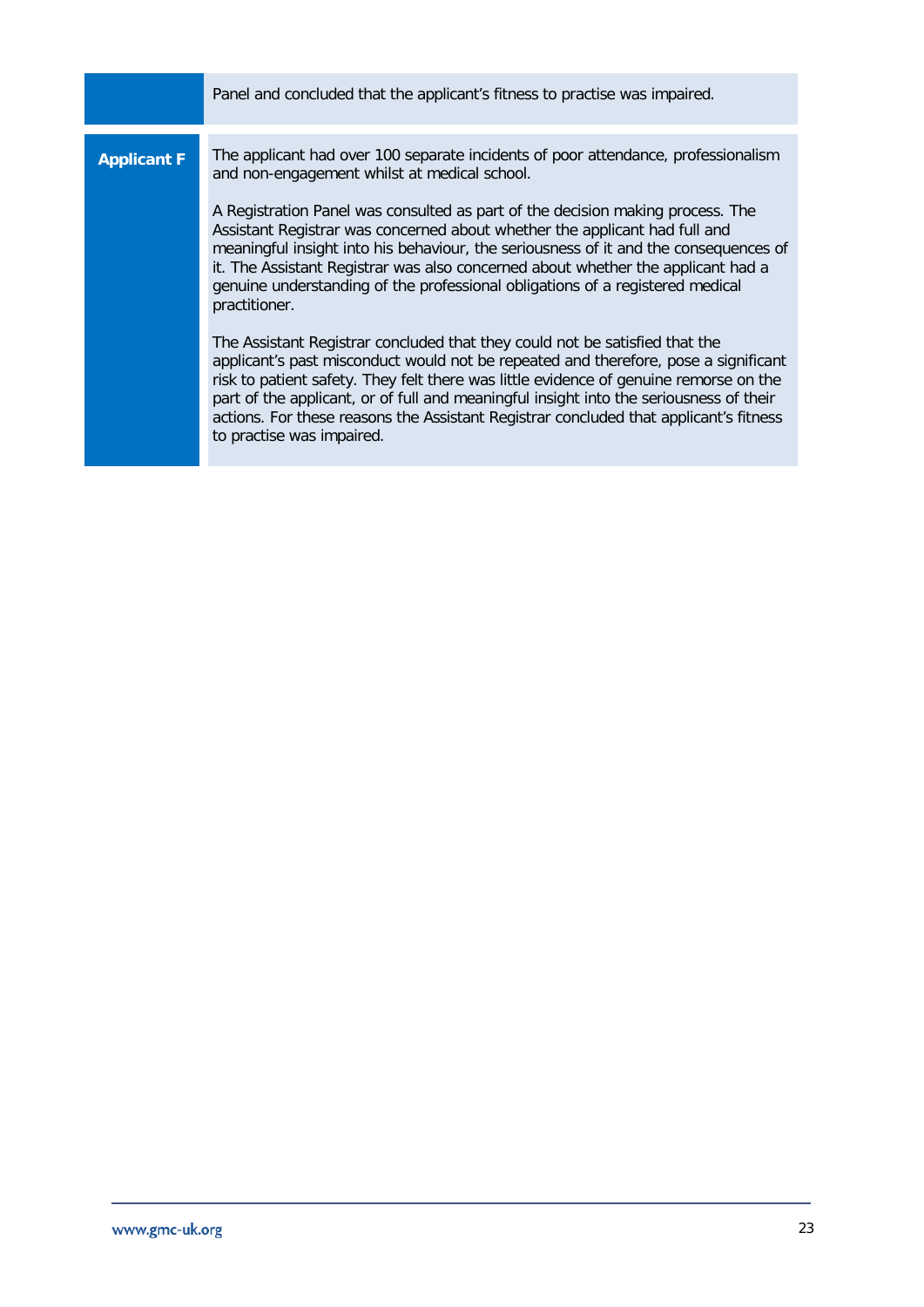## <span id="page-26-0"></span>**Applicants refused provisional registration have had a wide range of issues**

Since 2010, we have refused provisional registration to UK graduates 23 times. In all but one case, the applicants refused provisional registration over the last five years have declared at least two separate issues.

There are a wide range of issues declared by applicants who were refused this year and in previous years, but there are some key themes. 74% percent declared a misconduct issue and 43% of applicants had experienced depression at some time in their lives.

Some issues on the surface may not seem significant enough to lead to a refusal, but often it is how applicants react to this issue, and whether they have followed and applied the principles set out in Good medical practice.

Figure 18 shows all the 63 issues that the 23 applicants we refused had declared.

| FIGURE 18: All multiple issues declared by applicants we refused<br>2010-2015 |                                   | <b>Total</b>             | $%$ of<br>refusals |
|-------------------------------------------------------------------------------|-----------------------------------|--------------------------|--------------------|
| <b>Mental health</b>                                                          | Depression                        | 10                       | 16%                |
|                                                                               | Eating and body image             | $\mathbf{1}$             | 2%                 |
|                                                                               | Mania, bipolar                    | $\mathbf{1}$             | 2%                 |
|                                                                               | Other mental health               | 3                        | 5%                 |
|                                                                               | Physical                          | 3                        | 5%                 |
|                                                                               | Alcohol or drug dependency        | $\overline{4}$           | 6%                 |
|                                                                               | <b>Total health</b>               | 22                       | 35%                |
| <b>Criminality</b>                                                            | Violence                          | 5                        | 8%                 |
|                                                                               | Theft                             | $\overline{2}$           | 3%                 |
|                                                                               | Drunk and disorderly              | $\overline{2}$           | 3%                 |
|                                                                               | Criminal damage                   | $\mathcal{P}$            | 3%                 |
|                                                                               | Deception                         | $\mathbf{1}$             | 2%                 |
|                                                                               | Fraud                             | $\mathbf{1}$             | 2%                 |
|                                                                               | Speeding                          | $\mathbf{1}$             | 2%                 |
|                                                                               | Drug related                      | $\mathbf{1}$             | 2%                 |
|                                                                               | <b>Total criminality</b>          | 15                       | 24%                |
| Professional conduct Misconduct                                               |                                   | 17                       | 27%                |
|                                                                               | Attendance                        | 6                        | 10%                |
|                                                                               | Academic performance              | $\overline{\phantom{0}}$ | 3%                 |
|                                                                               | Probity                           | $\mathbf{1}$             | 2%                 |
|                                                                               | <b>Total professional conduct</b> | 26                       | 41%                |

#### <span id="page-26-1"></span>**Showing insight and remediation is critical**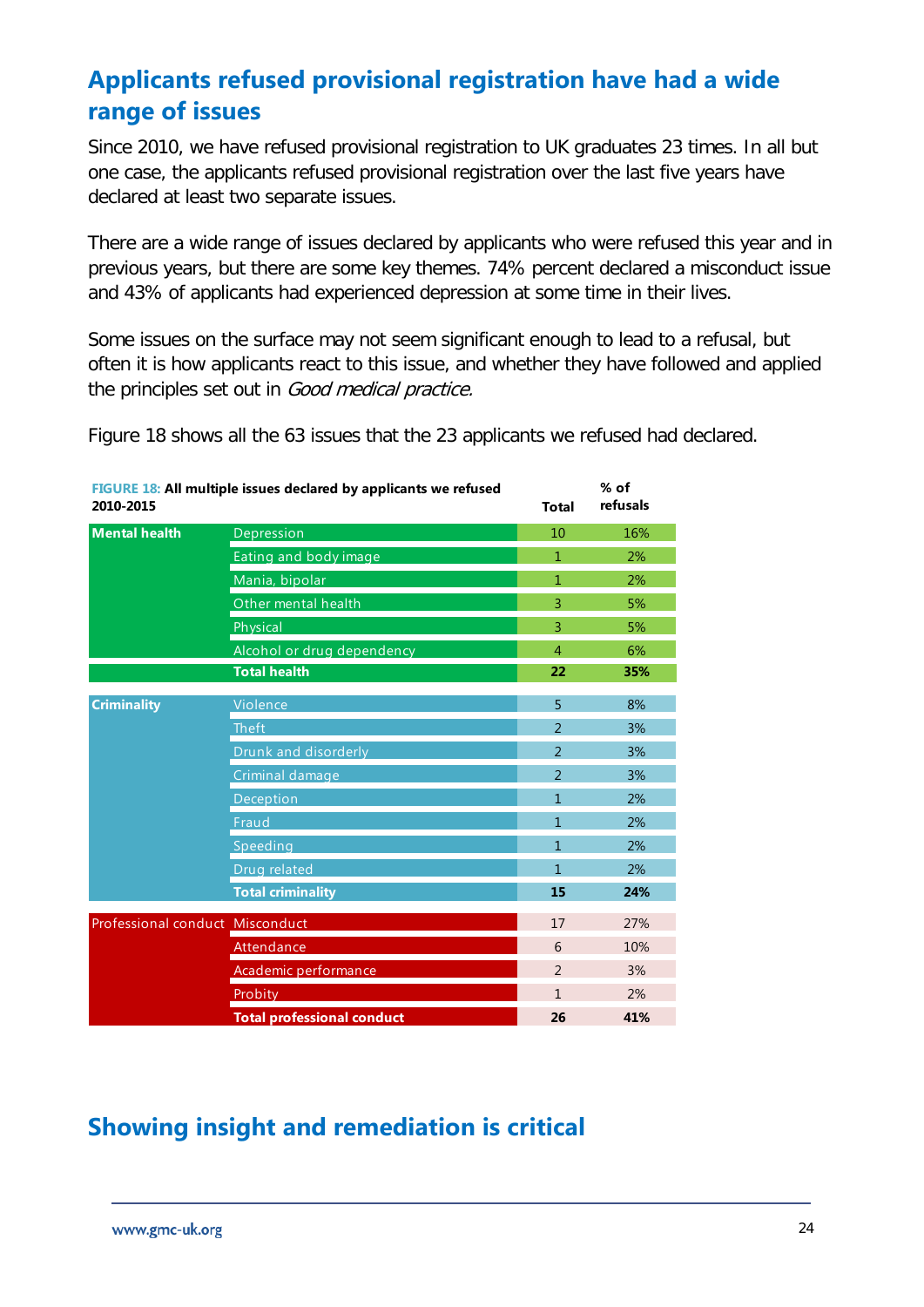We have used the following categories to describe the reasons an Assistant Registrar gave for refusing an applicant: lack of insight, probity concerns, unable to show remediation and health issues that pose a risk to patients. Common examples of each below:

- **Lack of insight |** a failure to declare an issue **|** lacking insight into why a health or misconduct issue might affect their ability to practise **|** not following advice given by medical school or doctors **|** treating their own health condition **|** patterns of poor unprofessional behaviour **|** not understanding the seriousness of their actions
- **Probity concerns** | deliberately concealing an issue when they have a duty to be honest **|** dishonesty about convictions **|** starting work without registration in place **|** declaring partial details to employers, medical schools, and/or us
- **Unable to show remediation |** showing no or insufficient remorse when deemed responsible for unprofessional behaviour or actions **|** unable or unwilling to provide suitable professional and personal character references **|** not following advice given to remediate
- **Health issue that pose a risk to patients** I unable to maintain (or show sufficient evidence that they have maintained) their health for a sufficient period of time **|** no evidence of sustained period of abstinence from addiction or compliance with a support programme **|** not understanding that own health issue poses a risk for patients **|** failing to provide evidence on health issue

In all but one case, the Assistant Registrars cited lack of insight and remediation as reasons for refusing registration. In the only case not involving these reasons, the Assistant Registrar had serious concerns about the applicant's health. More than half of the refused applicants gave us concern about their openness and honesty.

| <b>FIGURE 19: Assistant registrars' reasons for refusals</b><br>2010-2015 |                 | #  | % of applicants<br>refused |
|---------------------------------------------------------------------------|-----------------|----|----------------------------|
| Refusal reasons                                                           | Lack of insight | 22 | 96%                        |
|                                                                           | Probity concern | 15 | 65%                        |
|                                                                           | Remediation     | 22 | 96%                        |
|                                                                           | Health          | 9  | 39%                        |

#### <span id="page-27-0"></span>**About half of UK graduates remediate after being refused**

Since 2010, we have refused provisional registration to UK graduates 23 times, including one re-application from a graduate we had previously refused in 2012. Here is a year-onyear breakdown:

In 2010 four applicants were refused registration. Three have subsequently reapplied and gained provisional registration.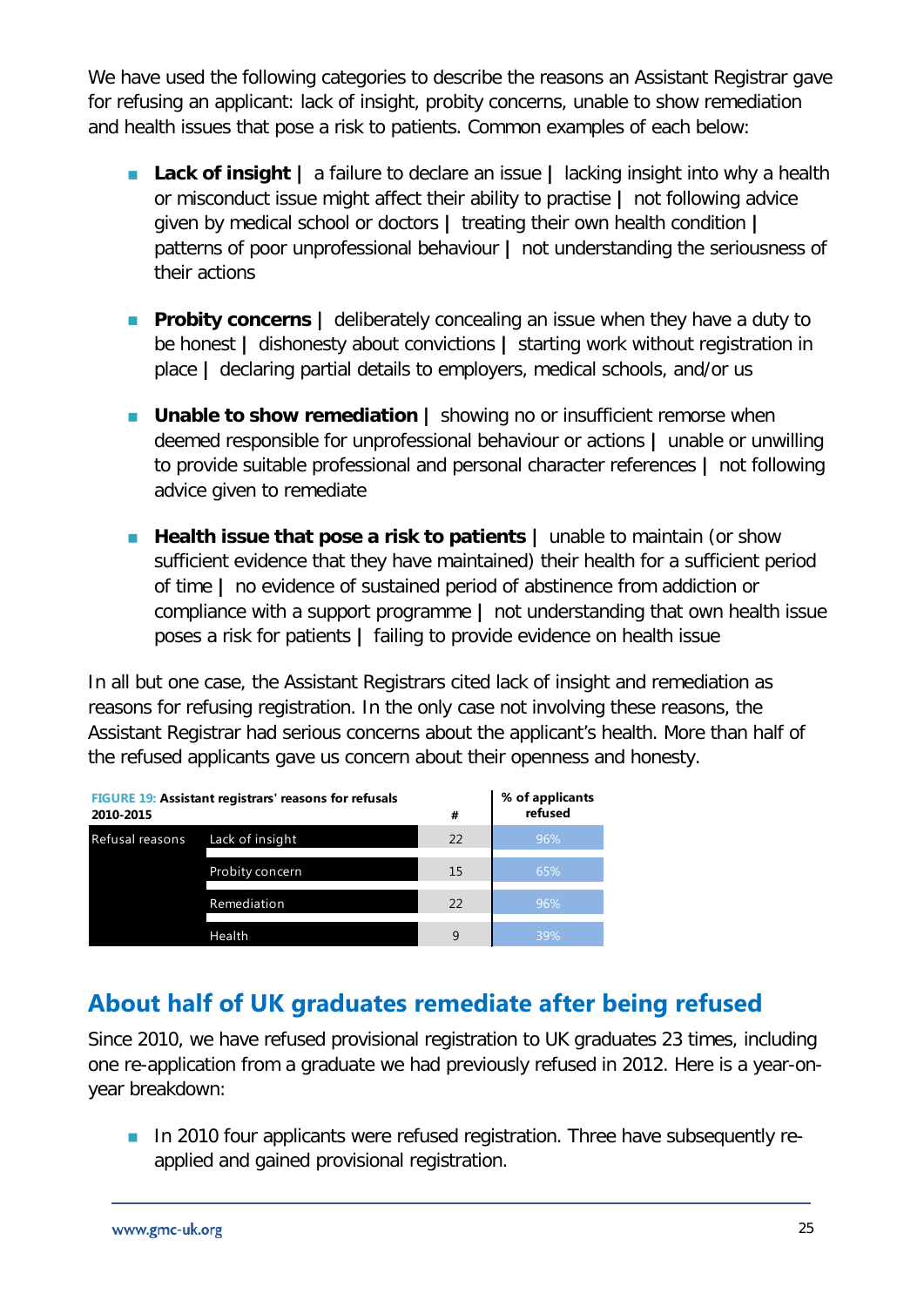- In 2011 two applicants were refused registration. Both have subsequently reapplied and gained provisional registration.
- In 2012 four applicants were refused registration. Two have subsequently reapplied. One has gained provisional registration and the other has been refused on a second occasion in 2014.
- In 2013 two applicants were refused registration. One has reapplied and has gained provisional registration.
- **In 2014 five applicants were refused registration (including the re-application from** 2012). Three have subsequently re-applied and gained provisional registration.
- **In 2015 six applicants were refused registration. None have re-applied, however** two have ongoing appeals.

Around sixty five percent of graduates who were refused registration between 2010 and 2014 have reapplied so far. Ten out of the seventeen applicants who reapplied were successful in gaining provisional registration. When applicants reapply they should show that they've taken into account any advice we've given them and show that they've undertaken remediation where appropriate.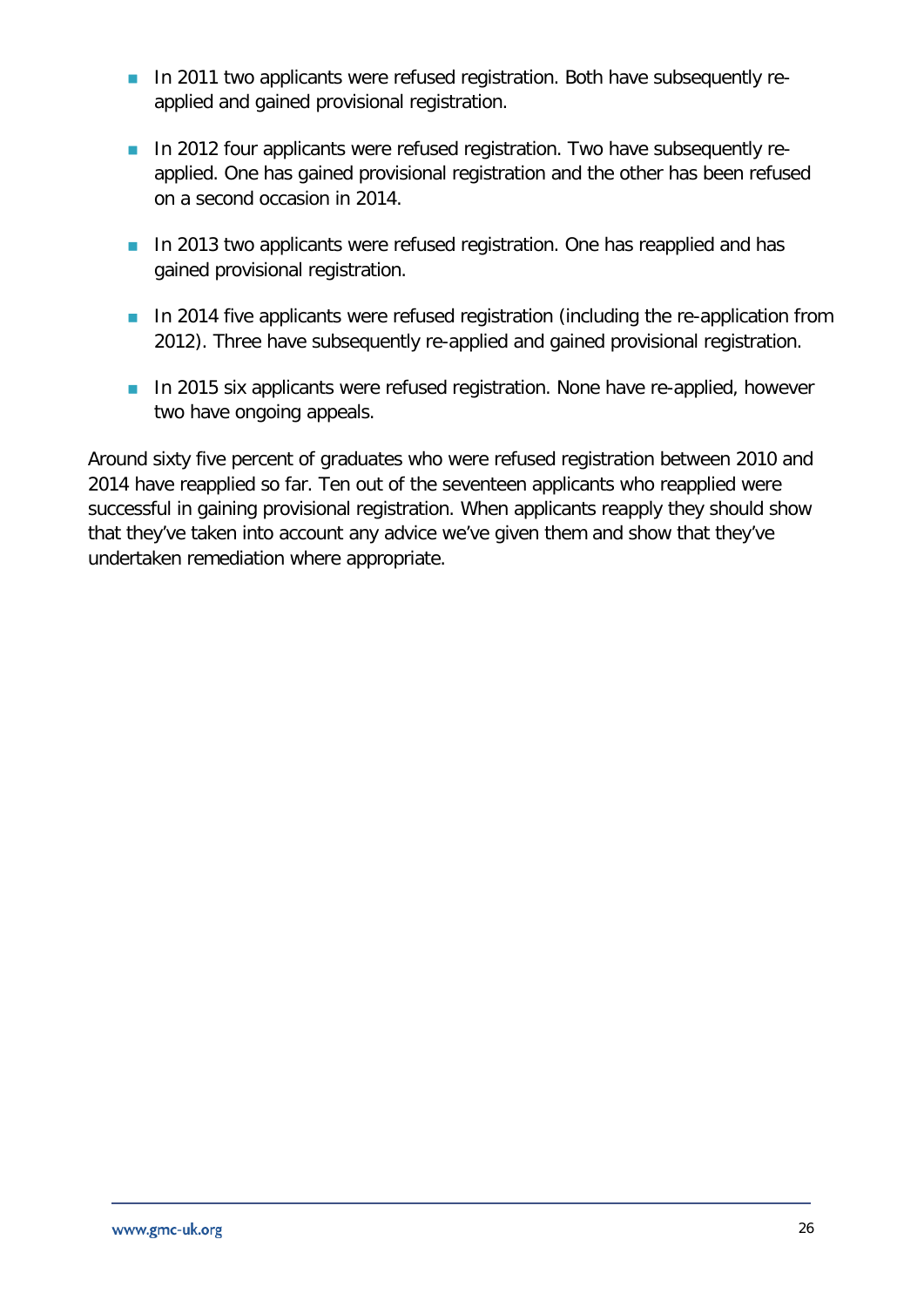# **General Medical** Council

# **Annex A**

#### **Declaration of fitness to practise questions (summer 2015)**

- **1** Do you have any cautions or convictions, which are not deemed 'protected' under the amendment to the Exceptions Order 1975, issued by a court of law in the UK or in any other country? You must include:
	- **Any cautions or convictions in the UK or another country that have been spent** under the Rehabilitation of Offenders Act 1974 UNLESS they are a 'protected' conviction or caution
	- **Any road traffic convictions or cautions UNLESS they are a 'protected' conviction** or caution
	- Any offences for which you have been convicted in a military court or tribunal
- **2** Have you ever been issued with a fixed penalty notice in the UK or another country? (You do not need to declare any road traffic offences where you have accepted the option of paying a fixed penalty notice.)
- **3** Have you ever been issued with a penalty notice for disorder, or harassment notice, in the UK or another country?
- **4** Have you ever been suspended from duty, or had a complaint upheld or your registration or licence to practise removed while working as a medical practitioner, or health or social care professional, in the UK or another country?
- **5** Have you ever been refused registration or a licence to practise by any medical, health or social care regulator in the UK or another country?
- **6** Have you ever been fined, given a warning or reprimanded by any medical, health, social care or any other regulator in the UK or another country?
- **7** Are you aware of any aspect of your conduct and/or capability that might raise a question about your fitness to practise as a doctor in the UK?
- **8** Have you ever entered into a settlement as a result of medical malpractice or a negligence claim?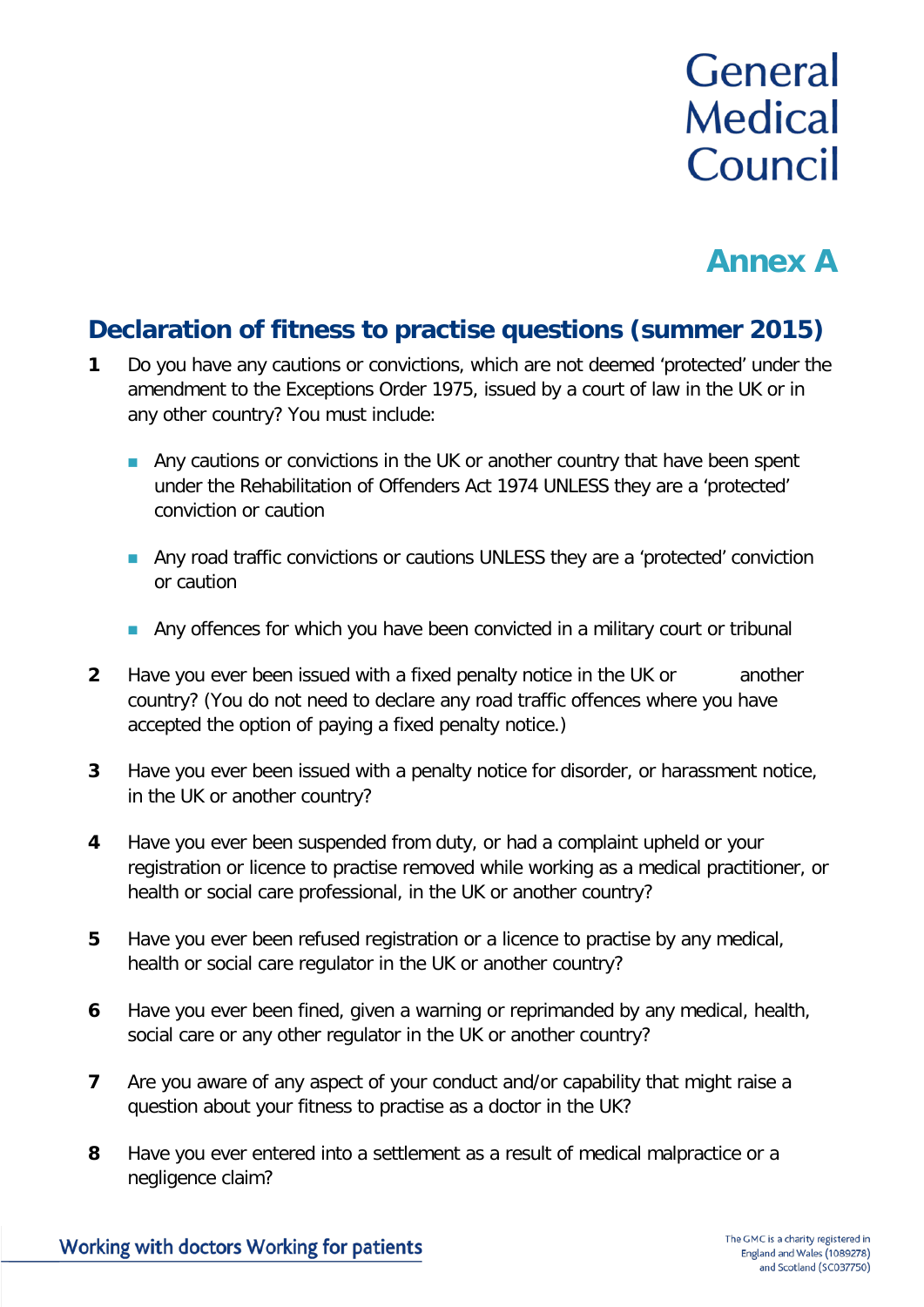- **9** Has a medical school or university ever taken any form of disciplinary action and/or fitness to practise procedures against you?
- **10** Has an employer ever taken disciplinary action against you?
- **11** Do you know of any reason why the medical regulatory authority in any of the countries where you have worked since qualifying as a doctor would refuse to grant you a certificate of good standing?
- **12** Are there, or do you know of, any current or future proceedings or other matters that might lead to your registration or licence to practise in any country being removed, suspended or restricted in any way?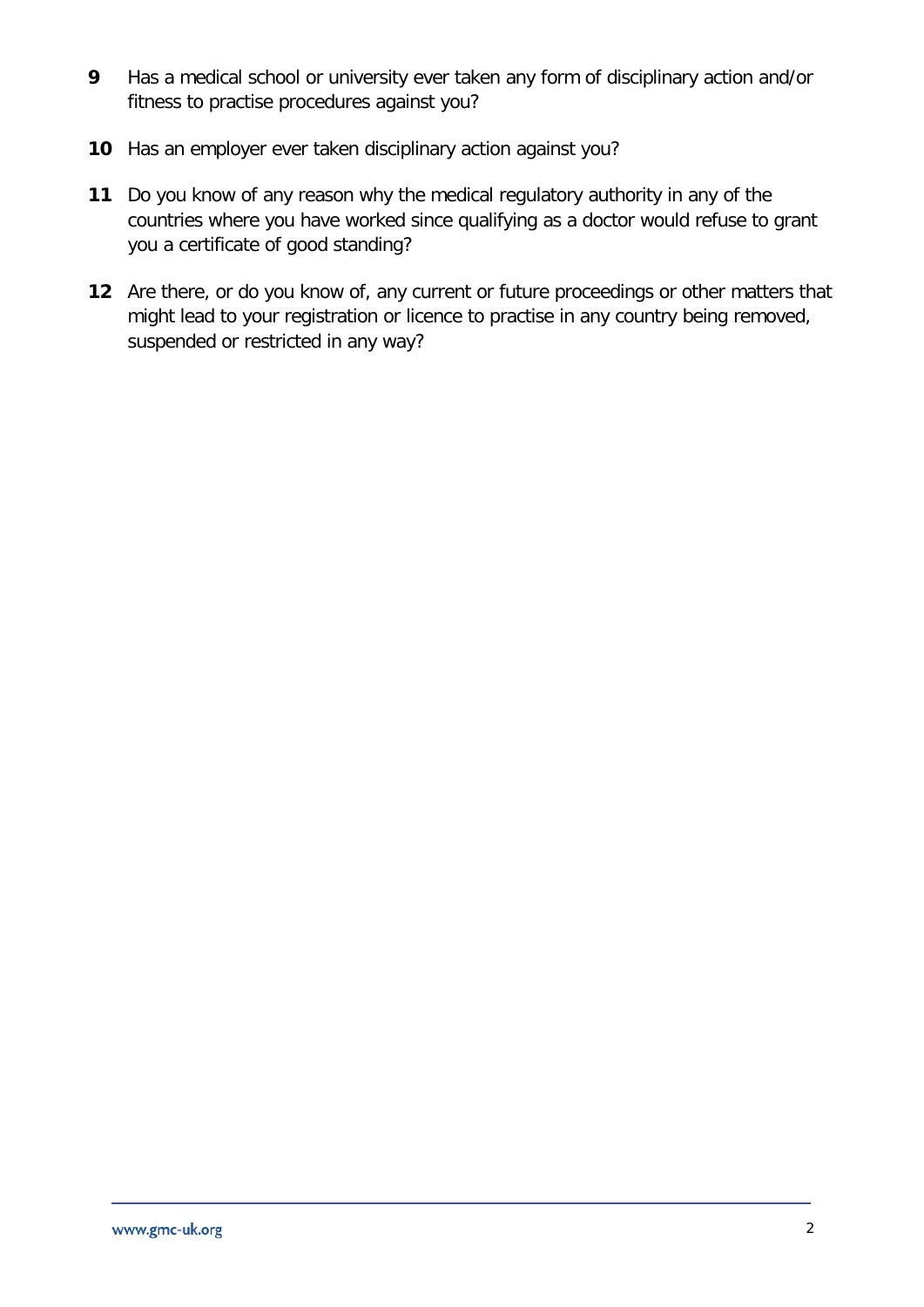# **General Medical** Council

# **Annex B**

#### **Health declaration questions**

- **1** I have, or have had, a health condition(s) which required me to change one or more aspect(s) of my medical training or practice, to enable me to work safely with patients or to continue my training.
- **2** I have, or have had, a health condition which has resulted in an interruption to or breaks in my medical practice or studies, including retaking any part of my course or assessments/exams.
- **3** I have, or have had, a health condition(s) which has resulted in conditions being placed or undertakings being agreed in relation to my medical practice, training or registration.
- **4** I have, or have had, a health condition(s) which has been considered under fitness to practise proceedings whether in the UK or overseas.
- **5** Is there anything about your physical or mental health which could prevent you meeting the standards described in our guidance?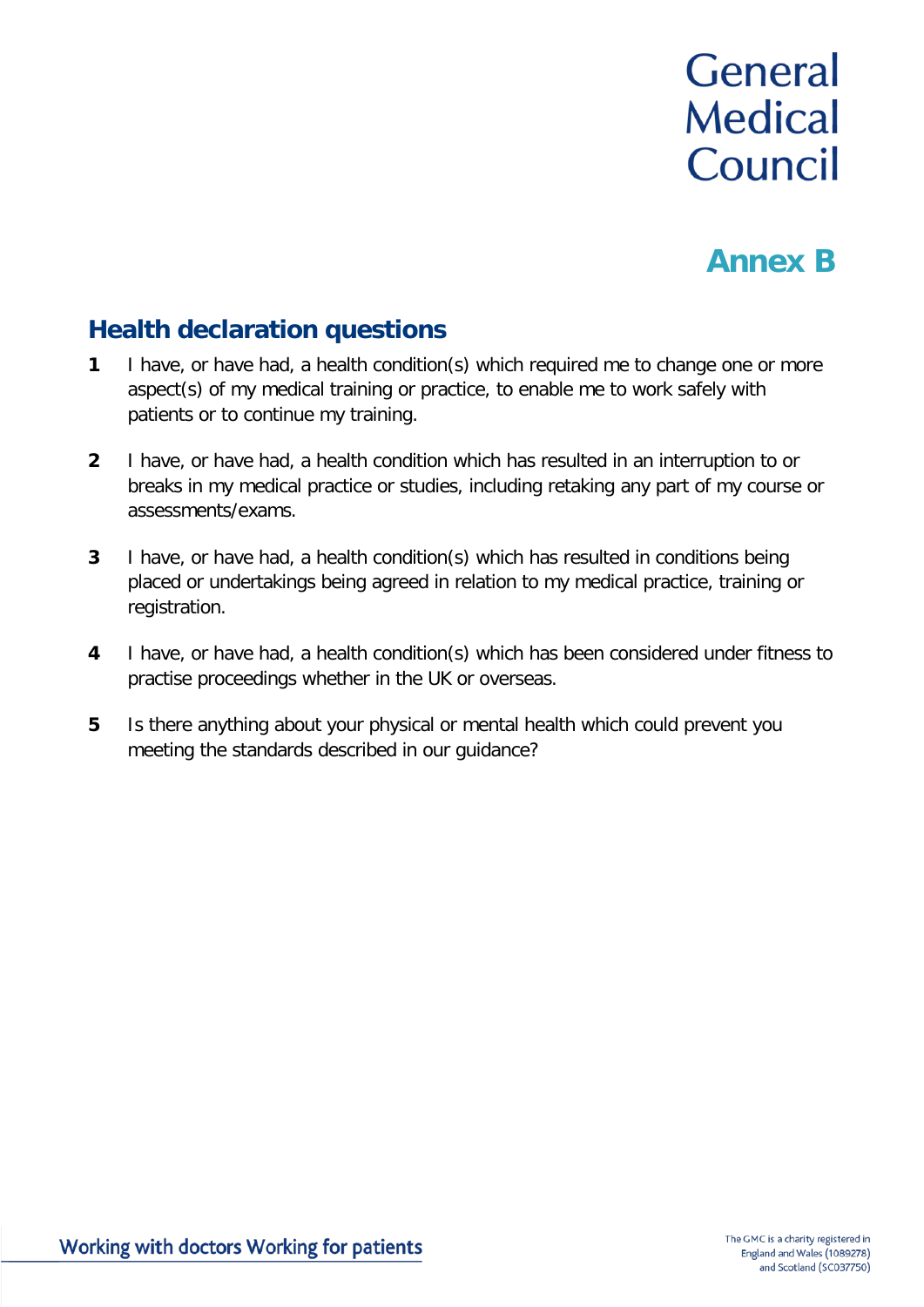## **Guidance on declaring health issues**

### **Do I need to tell you about my health condition?**

**If any of the statements in the blue text boxes apply to you, you need to tell us about your health condition. To answer the statements you will need to read the definitions below.**

Throughout this guidance, and in the fitness to practise declaration, we use the term 'health condition' to mean an illness, injury, disability, or impairment. This includes physical and mental conditions.

#### **I have, or have had a health condition(s) which required me to change one or more aspects of my medical training or practice, to enable me to work safely with patients or to continue my training.**

A 'change' in this context means that you have been advised or requested to change your practice, training or study. This could include adaptations to equipment, additional support, facilities or changes to your working arrangements such as less-than-full-time work. The change could be required or recommended by your medical school, foundation school, employer, occupational health service, treating physician/health professional, or you might have requested it yourself.

#### **I have, or have had, a health condition(s) which has resulted in an interruption to, or breaks in my medical practice or studies, including retaking any part of my course or assessments/exams.**

An 'interruption or break', means one or more breaks that have significantly impacted your medical practice, study or clinical placements due to a physical or mental health condition.

For medical students, this is most likely to mean breaks that have resulted in you becoming 'out of step' with your peers, or having to retake any part of your undergraduate medical degree course or assessment or exams. For example, this might have meant that due to your condition you will graduate a year later than planned, or you have had to stop your studies for a time and re-joined your course at a later point.

For established doctors, this is likely to result in you having taken a break from, or ended your employment or interrupted your training. **If your physical or mental health condition was not a reason for an interruption or break, you don't need to declare it here.**

**I have, or have had, a health condition(s), which has resulted in conditions being placed or undertakings being agreed in relation to my medical practice, training or registration.**